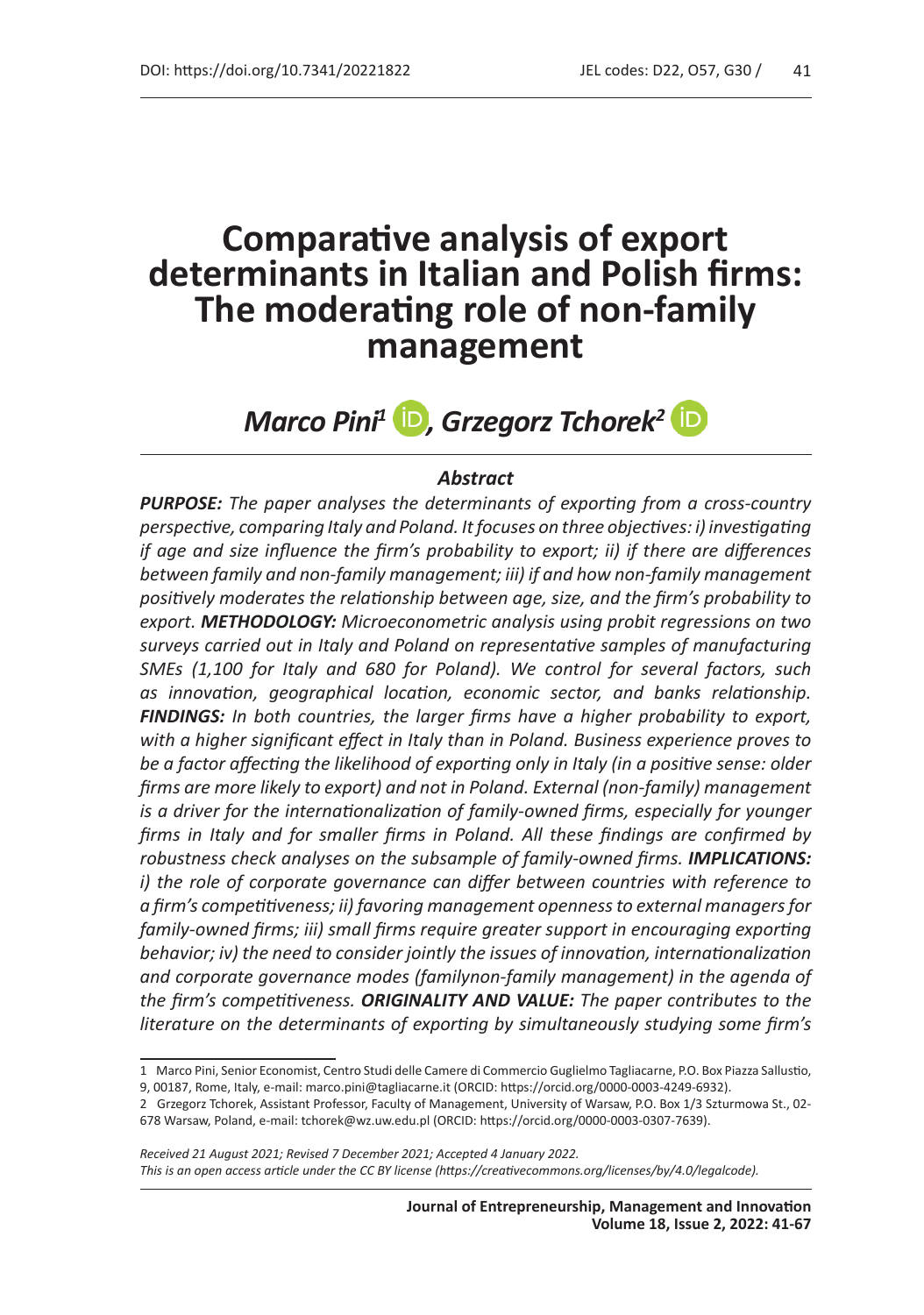*characteristics related to size and age with others related to corporate governance, which are usually addressed separately. Furthermore, this paper tries to fill a gap concerning a lack of cross-country studies focusing on European countries other than those more advanced.*

*Keywords: internationalization, family firms, innovation, SME, export determinants, non-family management*

### **INTRODUCTION**

In the era of globalization, export competitiveness is increasingly important and the literature confirms that there is an *export premium*, seen as higher profitability and resilience, for exporting companies in comparison to nonexporting ones (Meliciani & Tchorek, 2018). Moreover, internationalized companies also usually grow more rapidly – the European Commission (2010) found that exporting European SMEs grow more than twice as fast as those who are non-exporting. So what competitiveness features can increase the internationalization of companies and countries?

While for many decades, the traditional trade theory was based on the companies homogeneity assumption, an important strand of the literature based on the "new" new trade theory pointed out that companies' features are more important than countries' or industries' ones as determinants of exporting (Melitz, 2003). Thus, firm heterogeneity allows for understanding a firm's decision on whether to enter international markets or not, as well as the magnitude of that participation (e.g., Melitz & Redding, 2014). In this regard, some structural characteristics of the firm can influence the export decision, such as size and age (e.g., Williams, 2011; Wagner, 2015), even if so far the findings still remain controversial. Nevertheless, the most extended literature points out that size positively influences export behavior (e.g., Wagner, 2015; Williams, 2011; Cassetta et al., 2020). As well as concerning the age, many studies highlight that the older firms have a greater ability to export than the younger ones (e.g., Wagner, 2015; Sheard, 2014), also considering the absorptive capacity of the startups (Chaparro et al., 2021). In contrast, the born global literature (Madsen & Servais, 2017; Oviatt & McDougall, 1994) argues that age is not a critical factor of firms' internationalization, even if it often refers only to high-tech startups in services sectors.

The firm heterogeneity also concerns corporate governance, since family firms behave differently as compared to non-family ones (Chua et al., 1999; Miller et al., 2010), including also the internationalization dimension (for a recent review, Casprini et al., 2020). The newest approach indicates that we should focus not only on differences between family and non-family-owned firms, but also recognize differences between separate modes of family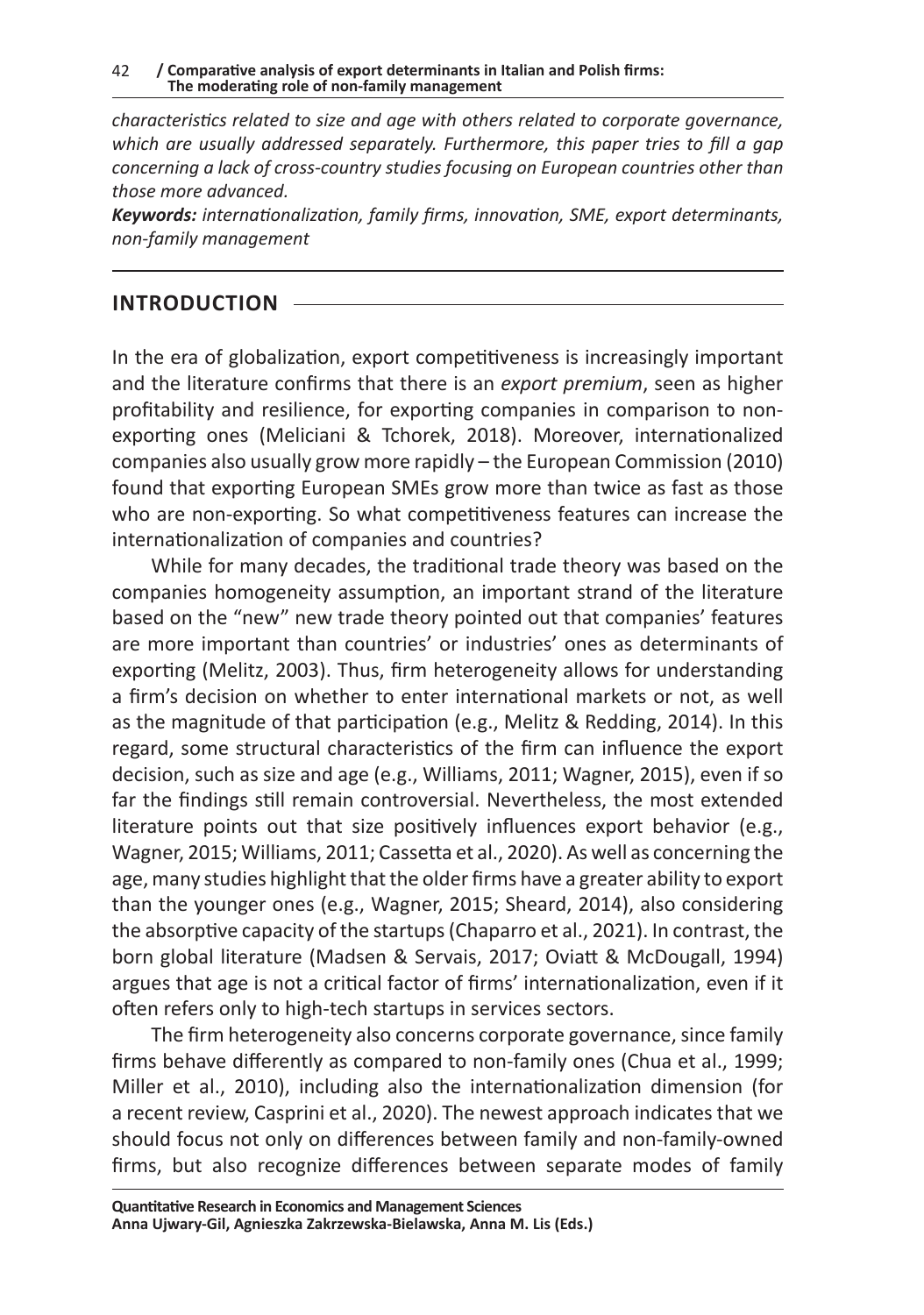governance, as the family companies group is also heterogeneous (Hillebrand et al., 2020). In this regard, even more important is the management within the family firm, because the presence of family or non-family members in the management may influence its competitiveness (Hennart et al., 2019; Binacci et al., 2016; Carney, 2005). In the international business literature, the largest strand of the literature indicates that family management might discourage internationalization (Hennart et al., 2019), underlining the positive role of non-family management (Binacci et al., 2016).

The aim of the paper is to combine these two strands of the literature, investigating: first, if age and size influence the firm's probability to export (export propensity); second, if there are differences between family (intended as family-owned firms run by family managers) and non-family management (intended as family-owned firms run by external managers); and, third, if and how non-family management positively moderates the relationship between age and size – always with respect to the firm's probability to export.

In this way, the paper contributes to the literature on the determinants of export propensity by studying simultaneously some firm's characteristics related to size and age with others related to corporate governance, which are usually separately addressed (e.g., Williams, 2011; Wagner, 2015; Casprini et al., 2020; Kontinen & Ojala, 2010; Pukall & Calabrò, 2014). And in so doing, we conduct a cross-country analysis increasing the originality of the study. Integrating two countries' databases in one equivalent database, this paper aims to compare one of the most advanced European Union (EU) countries with recognizable trademarks, namely Italy, to one of the most important emerging European countries – Poland. Although those two countries have different economic development levels and paths, they show several similarities related to the issue of this paper: both countries are strongly export-oriented; they have a high presence of manufacturing; and, on the socioeconomic ground, the family is an important institution that affects social and companies' relations. Nevertheless, it is worth noticing that in Italy the structure is much more concentrated on small companies (up to 50 employees); another difference is the general trend of new companies entering the manufacturing sector – a growing trend in Poland and the opposite in Italy.

We investigate these issues through a microeconometric analysis (probit models and calculating the marginal effects), exploring two surveys carried out in 2015 in Italy and Poland on representative samples, and focusing on manufacturing SMEs: 1,100 for Italy and 680 for Poland. We control for several factors, such as innovation, geographical location, economic sector, and banks relationship. Our results suggest that in both countries the larger firms have a higher probability to export, with a higher significant effect in Italy than in Poland. Regarding instead the age, business experience proves to be a factor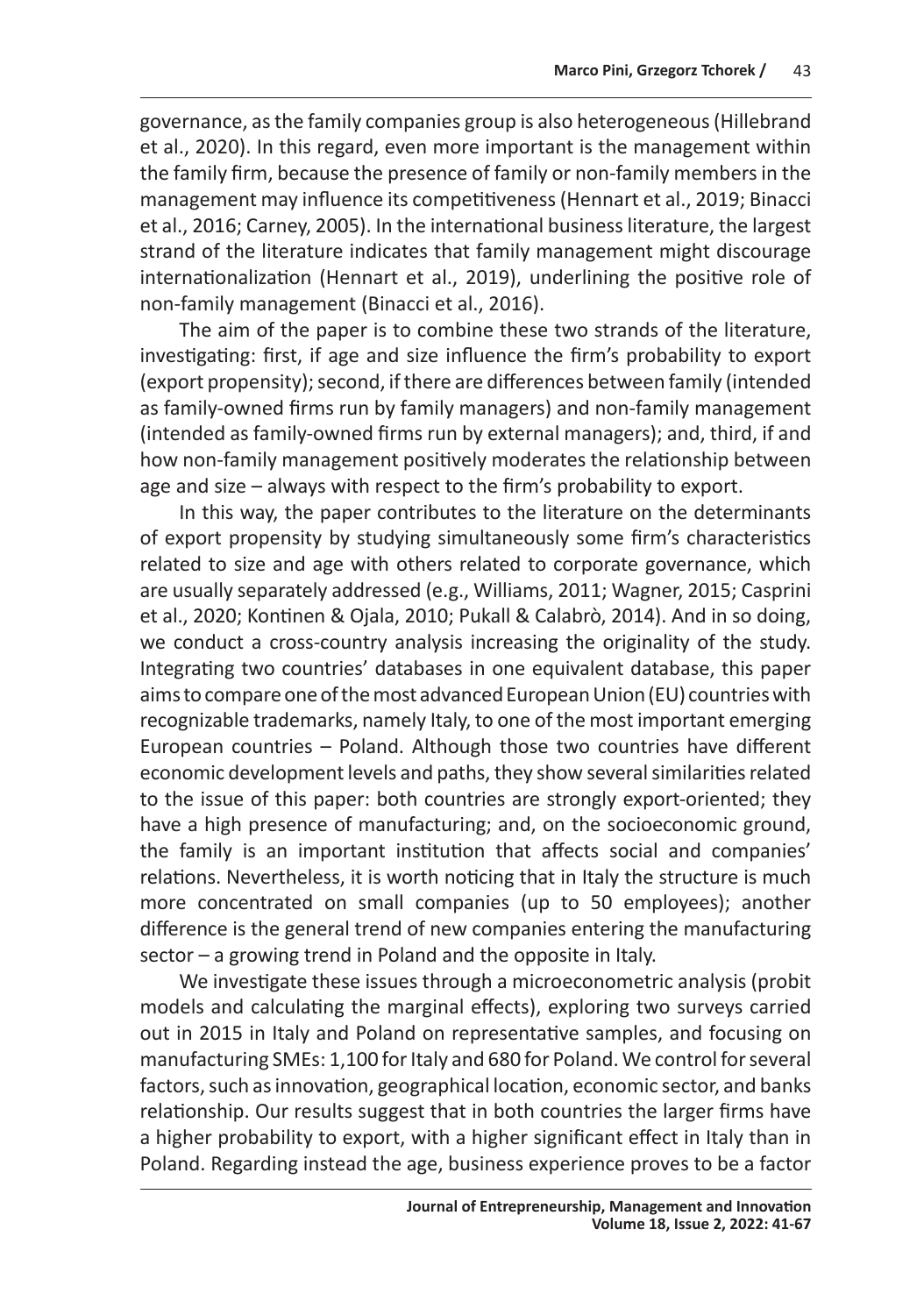affecting the likelihood of exporting only in Italy (in a positive sense: older firms are more likely to export) and not in Poland. Moreover, the results show that external (non-family) management is a driver for the internationalization of family-owned firms, especially for younger firms in Italy (moderation effect on the younger firms) and for smaller firms (moderation effect on the smaller firms) in Poland. This paper fills a gap recently highlighted by some scholars concerning a lack of cross-country studies focusing on European countries other than those more advanced (Hennart et al., 2019). Moreover, studying SMEs is essential for industrial policies, since the main European initiatives in supporting firms' competitiveness refer to small and medium-sized enterprises (e.g., European Commission, 2013).

The remainder of the paper is organized as follows: The following section presents the literature recalled in the order corresponding to different internationalization factors and develops the hypotheses. Then, methodology and methods are described, as well as results and discussion. The paper ends with the conclusion.

### **LITERATURE REVIEW**

In the literature, the impact of firm size and age on exporting has been extensively studied (e.g., Williams, 2011; Wagner 2015). Concerning size, the positive relationship between size and exporting can be explained by the transaction cost approach (Verwaal & Donkers, 2002), which also corresponds to sunk costs (Melitz, 2003). Since internationalization involves high fixed costs related to specific investments to manage the export activities, as well as to a higher level of uncertainty present in foreign markets, larger firms are more able to capture economies of scale than smaller ones. Furthermore, according to the resource-based view, we can argue that a positive relationship exists between company size and export activity. This is because larger firms have greater organizational capabilities, corresponding to the ability to transform financial and physical resources into competences that are "partially analogous to entry barriers" (Wernefelt, 1984, p. 173).

There are also some arguments supporting a greater internationalization of small firms because they are more flexible and faster in recognizing opportunities and in adapting to changes in the environment (Lee et al., 2012). However, the most extended literature highlights that size positively influences export behavior (e.g., Wagner, 2015; Williams, 2011; Cassetta et al., 2020) because a large size allows important economies of scale to be gained (Nooteboom, 1993), in contrast to small firms that have limited resources and higher risk aversion (Bonaccorsi, 1992). Nevertheless, some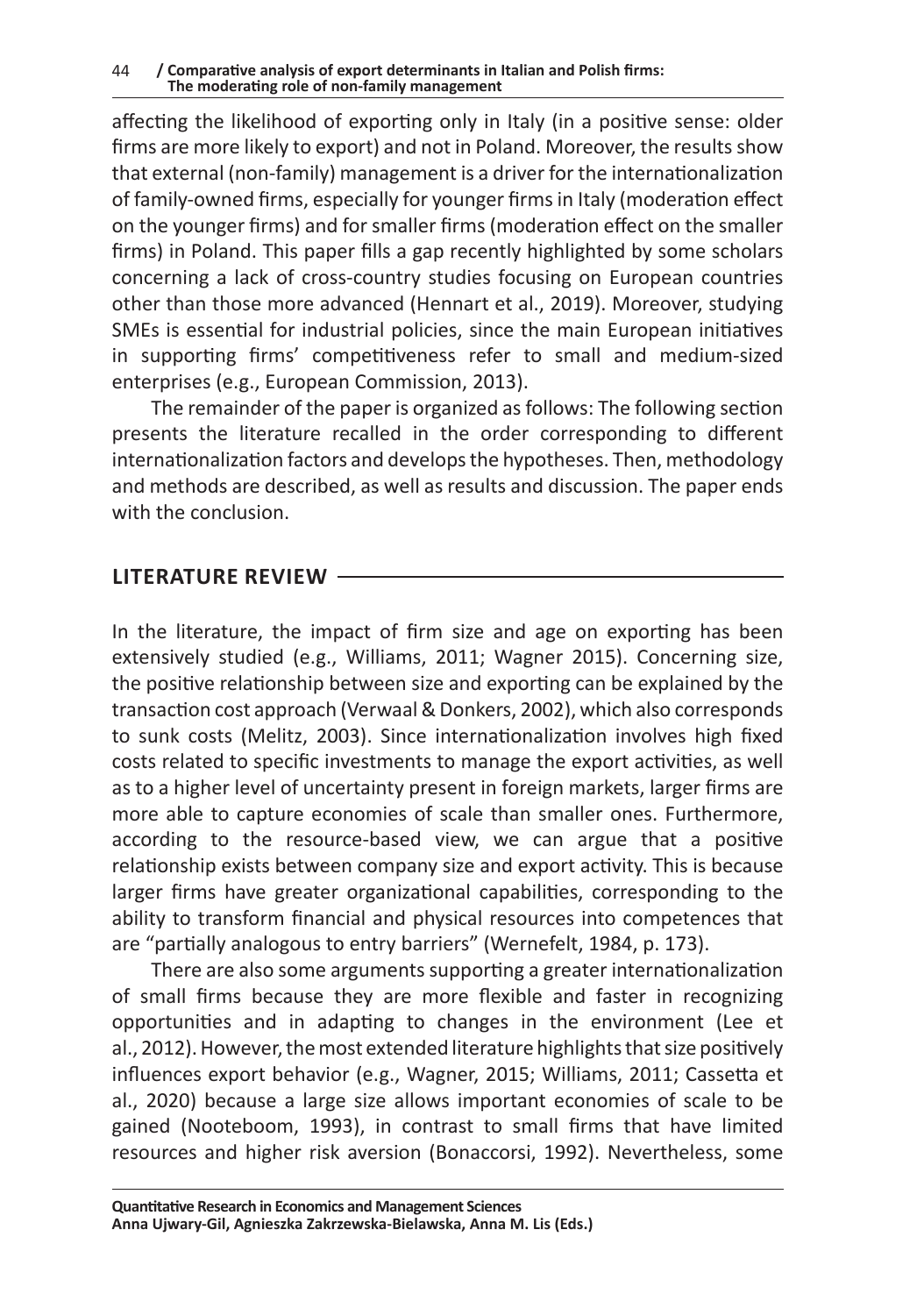scholars do not find any effect (Verwaal & Donkers, 2002), and still others find a negative effect (Patiblanda, 1995). In view of all the considerations above, we formulate the following hypothesis:

## *H1: The larger firms are more likely to export.*

Concerning age, the born global literature (Madsen & Servais, 2017; Oviatt & McDougall, 1994) underlines that age is not a critical factor of firms' internationalization, highlighting the phenomenon of small startups exporting at inception or in the first years following. According to Knight and Cavusgil (1996, p. 11), born global firms are "[usually] small, technology-oriented companies that operate in international markets from the earliest days of their establishment". This feature of being born internationalized is explained by several factor: i) the ability to operate in specific market niches (especially in high-tech market segments) thanks to distinctive skills; ii) high technological ability in strategic areas (e.g., production, transportation, and communication) that favors the overcoming of many barriers to internationalization; iii) the propensity for global networks and alliances; iv) entrepreneurs–managers who are more skilled in seizing business opportunities worldwide (Rialp-Criado et al., 2010). Nevertheless, it should be specified that the born global literature usually refers to high-technology firms, especially in the service sector, while our analysis is based on the manufacturing sector, including both high and low-technology intensive sectors.

More in general, many studies find a positive relationship between age and export (e.g., Wagner, 2015; Sheard, 2014). The explanation is that a firm acquires more knowledge over time (e.g., Autio et al., 2000) that allows for lowering the fixed costs of entry into new markets (Sheard, 2014) and for overcoming the "liability of foreignness" (Hymer, 1976) and the "liability of newness" (Stinchcombe, 1965), which are the main barriers to internationalization, especially for younger firms (Rhee, 2002). Thus, in line with all the arguments above, we define the following hypothesis:

### *H2: The older firms are more likely to export.*

Examining relations between family management modes and export propensity is a relatively new field of study comparing the above-described factors. Meanwhile, family firms are one of the most common types of firm, playing an important role across all economies (La Porta et al., 1999). It was recognized that family firms behave differently from non-family ones (Chua et al., 1999; Miller et al., 2010), with relevant impacts on competitiveness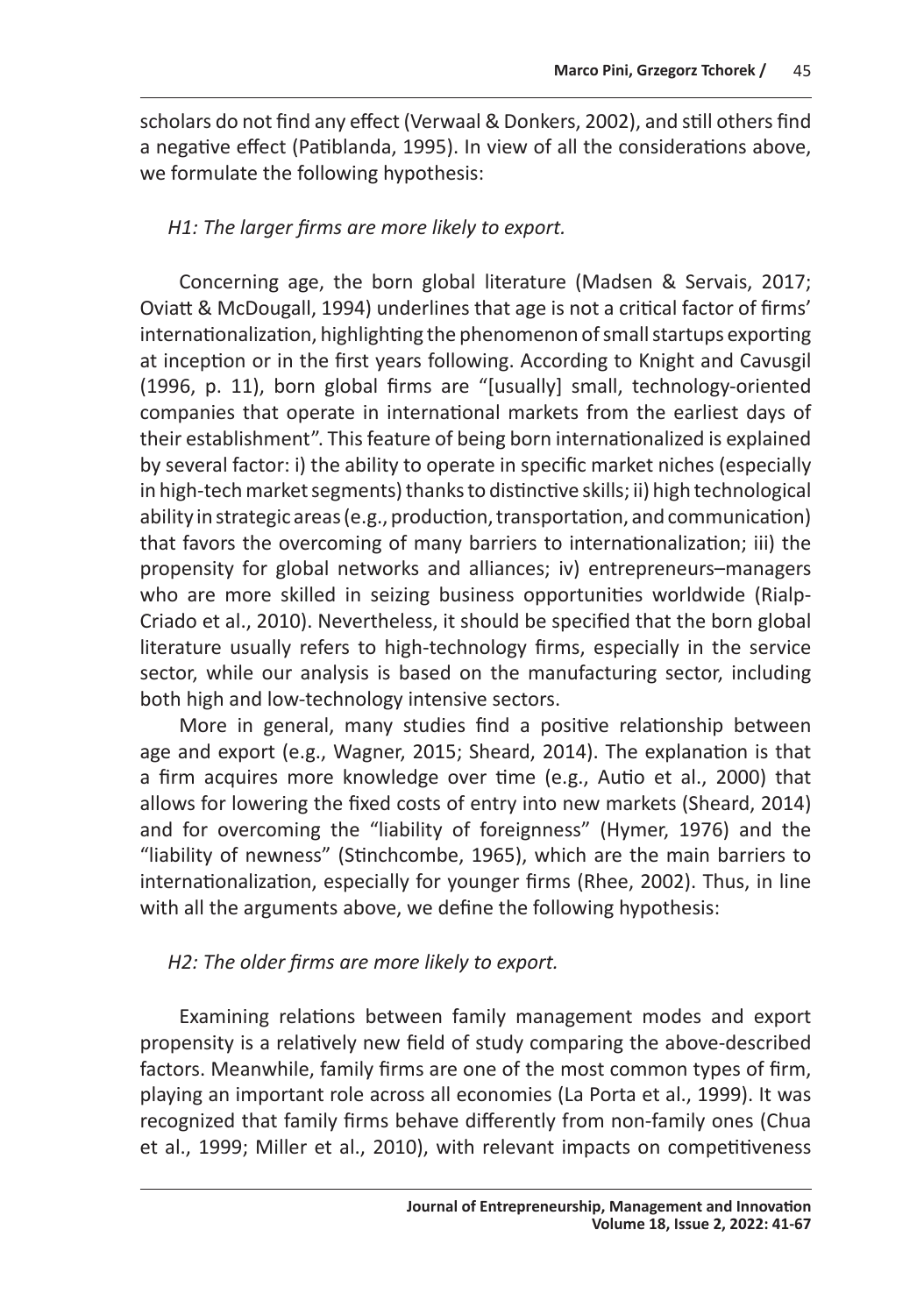(Carney, 2005) – taking into account the Socio-Emotional Wealth (Gomez-Mejia et al., 2011; for the Polish case specifically, e.g., Bratnicka-Myśliwiec et al., 2019) – including internationalization (e.g., Daszkiewicz & Wach, 2014).

The literature on family firms' internationalization is receiving increased attention (for an extensive review of the literature, e.g., Casprini et al., 2020; Kontinen & Ojala, 2010; Pukall & Calabrò, 2014), even if so far the findings are still inconsistent (Pukall & Calabrò, 2014). Specifically, the involvement of family or non-family members in management is recognized as one of the main determinants influencing performance in a family firm (Cucculelli et al., 2021; Pini, 2019; Carney, 2005). A large part of the studies finds that family firms are less likely to export than non-family ones (e.g., D'Angelo et al., 2016), while others find the contrary (Minetti et al., 2015). There is also a strand of the literature that finds an inverted-U relationship between family governance and internationalization (Sciascia et al., 2012).

There are different reasons supporting a positive or negative effect of family management on export behavior. The long-term commitment and horizon of family-managed firms (Miller & Lebreton-Miller, 2005) are the main reasons explaining the fact that they are more internationalized, because they are more willing to sustain the upfront fixed costs of exporting to achieve longterm results. The reasons supporting the contrary are essentially two. The first regards the lack of resources of family-managed firms for international growth because of their lower openness to external funding. Internationalization requires extensive financial resources (e.g., for adapting products to foreign customers and to set up production and distribution in various countries) that often need the support of external resources, such as shareholders or venture capitalists. In the face of that, family-managed firms are unwilling to seek outside investors because they want to keep the full authority and control in the hands of the family members (Hennart et al., 2019; Gomez-Mejia et al., 2011). The second reason concerns the lack of managerial skills of the family managers for international openness (Kontinen & Ojala, 2010; Fernández & Nieto, 2014; Pukall & Calabrò, 2014): they have fewer competencies in global competition than non-family managers (e.g., Banalieva & Eddleston, 2011). Family firms mostly prefer to hire family members as managers, also for fear of losing control. This may limit the internationalization process since family managers have less competencies in global competition than non-family managers (e.g., Banalieva & Eddleston, 2011).

This second reason sheds light on the importance of the management issue. Most studies argue that family-managed firms are less likely to export (e.g., Kontinen & Ojala, 2010; Fernández & Nieto, 2014; Pukall & Calabrò, 2014), in contrast to others showing opposite results (e.g., Marinova & Marinov, 2017). Recently, Hennart et al. (2019), analyzing a large sample of four European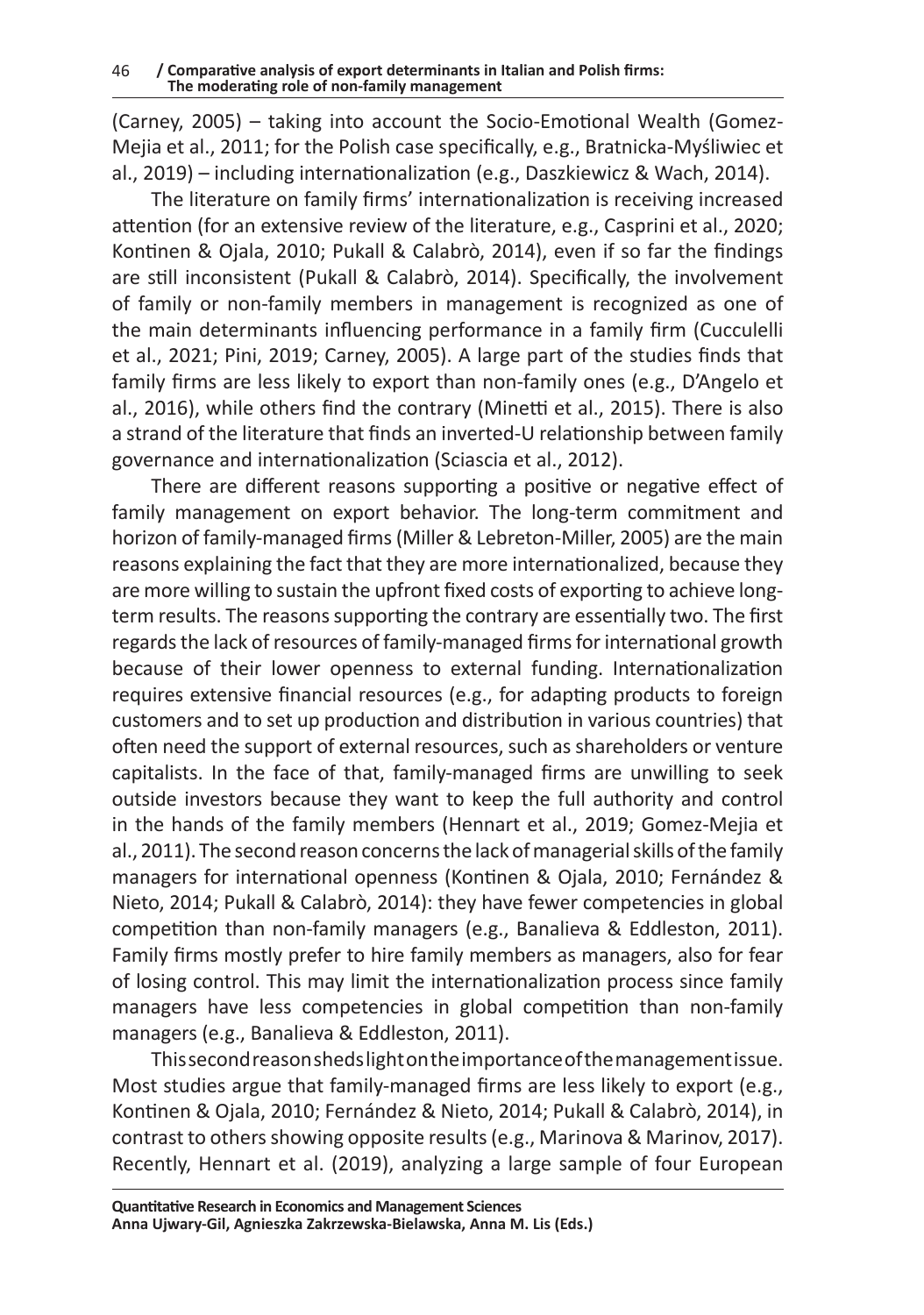countries, found that family-managed SMEs are less internationalized, but those operating in global niches are more internationalized because selling niche products requires fewer resources related to experienced international managers and external capital. Thus, according to the above considerations, we posit the following hypothesis:

*H3: Family-owned firms run by external managers are more likely to export.*

Furthermore, if H1 and H2 are accepted, we can test if external management exerts a positive role (moderation effect) in supporting the ability to export of the smaller firms on the one hand and of the younger ones on the other hand. Thus, we formulate the following two hypotheses:

- *H4: External management positively moderates the relationship between the family-managed firm's smaller size and the likelihood of exporting.*
- *H5: External management positively moderates the relationship between the family-managed firm's younger age and the likelihood of exporting.*



The hypothesized conceptual model is as follows (Figure 1):

**Figure 1.** Hypothesized conceptual model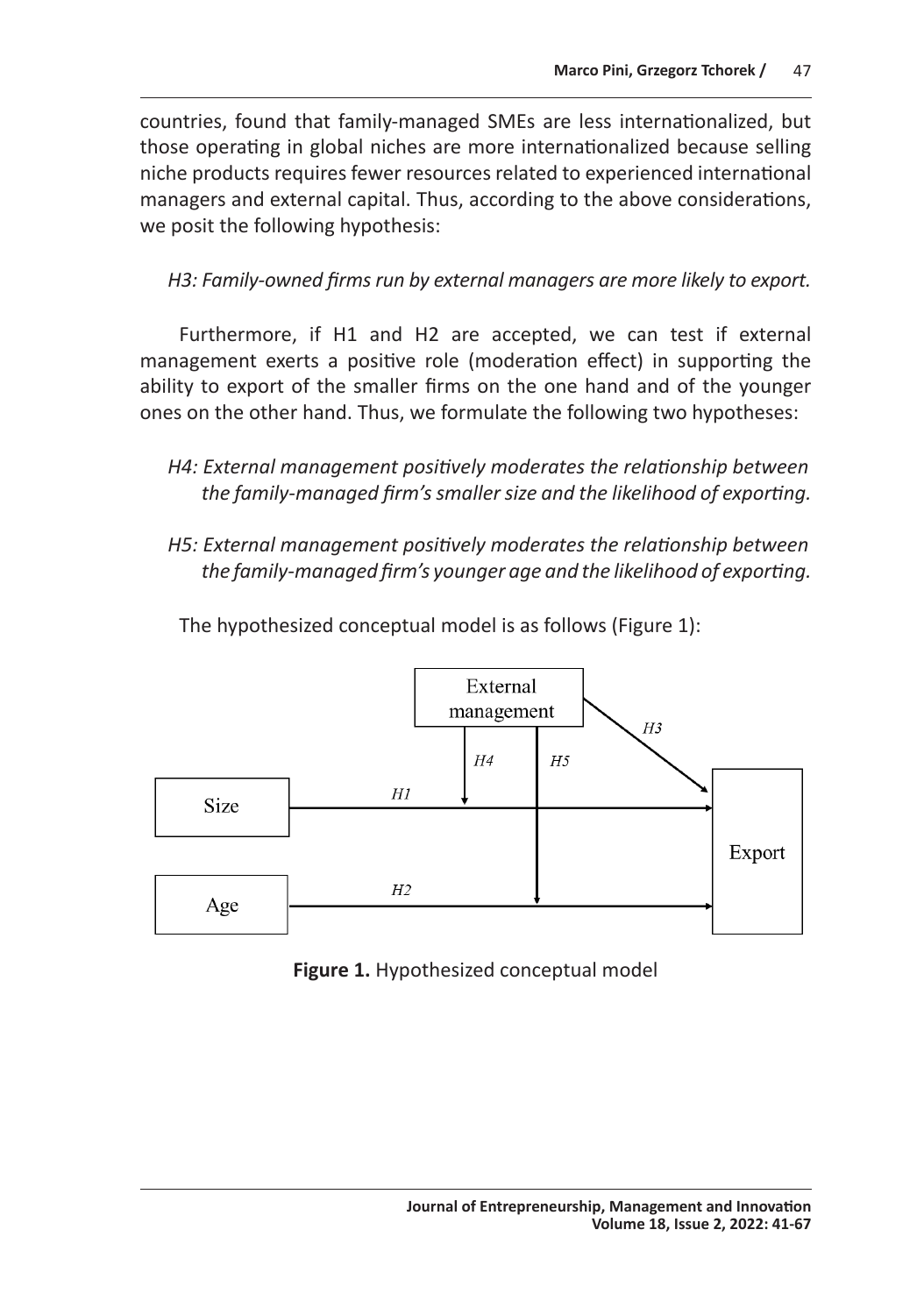### **METHODOLOGY**

# **Data**

For Poland, the dataset refers to a survey carried out in 2015 among firms with at least 10 employees. The data was collected via the CATI (Computer-Assisted Telephone Interview) method using a questionnaire in line with the EFIGE (European Firms in a Global Economy) questionnaire (Altomonte & Aquilante, 2012). In particular, the EFIGE project was an inspiration for establishing a similar database in Poland within the project "The euro introduction and competitiveness of the Polish enterprises" conducted at the University of Warsaw and financed by the National Science Centre. Thanks to the memorandum of understanding between the Bruegel think-tank and the University of Warsaw, the survey was based on the questionnaire used in the EFIGE survey. Specifically, the Polish survey replicated 50 questions from the EFIGE questionnaire (Altomonte & Aquilante, 2012), choosing those that were "structural" in nature. They cover six areas of firms' characteristics: structure (ownership, domestic and foreign control, management); workforce (skills, type of contracts, domestic vs. migrant workers, training); investment, technological innovation, R&D (and related financing); export and internationalization processes; market structure and competition; financial structure and bank–firm relationship. The sample is representative in terms of the industrial structure based on the NACE rev.2 classification and at the NUTS 2 regional level. Besides manufacturing sectors, the survey also included some firms operating in wholesale trade.

For Italy, we used a survey carried out via the CATI method by Unioncamere (Italian Union of Chambers of Commerce) in 2015. The survey refers to a representative sample of firms operating in all economic sectors (agriculture, manufacturing, and services) with a number of employees between 1 and 249. The sampling stratification was based on three dimensions of the firm: i) size class; ii) economic sector according to the NACE rev.2 classification; iii) geographical location at the NUTS 2 regional level. Also, this survey was based on several parts of the EFIGE questionnaire, collecting information on the following themes: ownership and management; export propensity; innovation activities; financial resources and bank–firm relationship. We chose to focus the analysis on small and medium-sized manufacturing firms with a number of employees between 10 and 249 in view of the following reasons: the export issue is more related to manufacturing activities; the Italian survey does not cover large firms (>250 employees); the Polish survey is oversampled for the large firms and it does not cover firms with less than 10 employees. The number of manufacturing SMEs studied is 1,146 for Italy and 683 for Poland.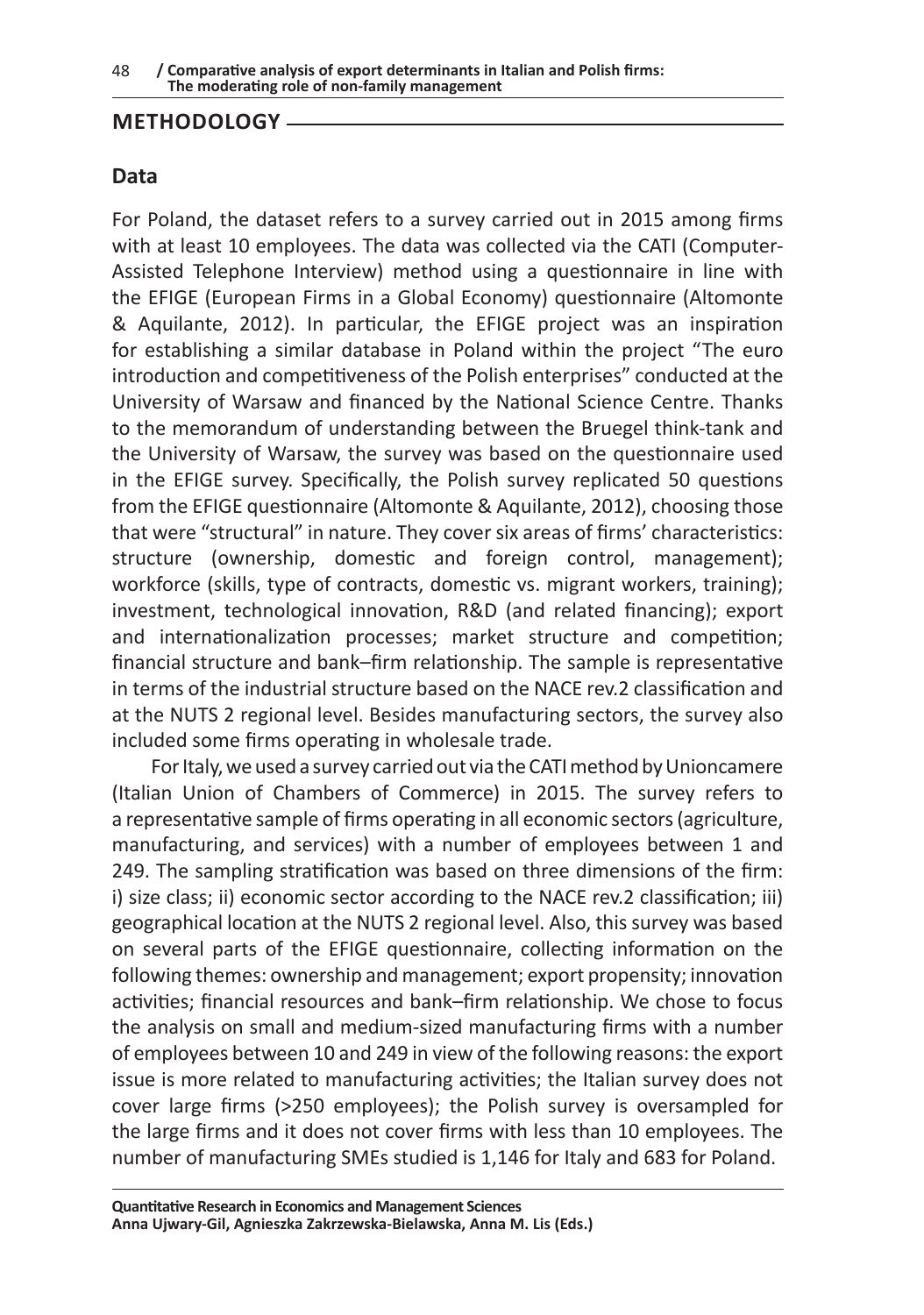# **Variables description**

Our dependent variable is a dummy variable measuring the export propensity (*export*): it takes value 1 if the firm exports and 0 if the firm does not export. Concerning the main independent variables, we measured size using the number of employees (*size*), and to capture the business experience, we included the firm's age in terms of the number of years since inception (*age*) (e.g., Caldera 2010; Minetti et al., 2015).

With regard to family firms, in the literature, there are many definitions of family firms (Chua et al., 1999). We consider family firms according to the presence of the family in the capital ownership (Donckels & Lambrecht, 1999). Specifically, family firms are those directly or indirectly controlled by an individual or a family-owned entity: we used the following question present in both questionnaires: "Is your firm directly or indirectly controlled by an individual or family-owned entity?". Among family firms, we considered the presence of the family in the management by differentiating family firms run by family members from family firms run by non-family members (Le Breton-Miller et al., 2011). Thus, using the question "Is the chief executive officer (CEO)/Company Head of your firm...?", we constructed two dummy variables: one valued 1 if the firm answered "the individual who owns or controls the firm or a member of the family that owns/controls it"; another measuring the second typology of management (external managers) valued 1 if the firm answered in other ways ("a manager recruited from outside the firm"). Thus, we considered two different types of family-owned firms: i) family-owned firms run by family managers (*family\_manag\_fam*); ii) family-owned firms run by external managers (*fam\_manag\_external*).

We control for innovation because, in the literature, there is a large consensus on the importance of this factor in supporting firm internationalization (e.g., Cassetta et al., 2020). Specifically, the questionnaires ask each firm: a) "On average in the last three years, did the firm carry out any product innovation?" b) "On average in the last three years, did the firm carry out any process innovation?". In line with other studies on innovation and export (e.g., Caldera, 2010; Gajewski & Tchorek, 2017; Van Beveren & Vandenbussche, 2010), we constructed two dummy variables: the first valued 1 if the firm introduced product innovation (*innov\_prod*); the second valued 1 if the firm introduced process innovation (*innov\_proc*).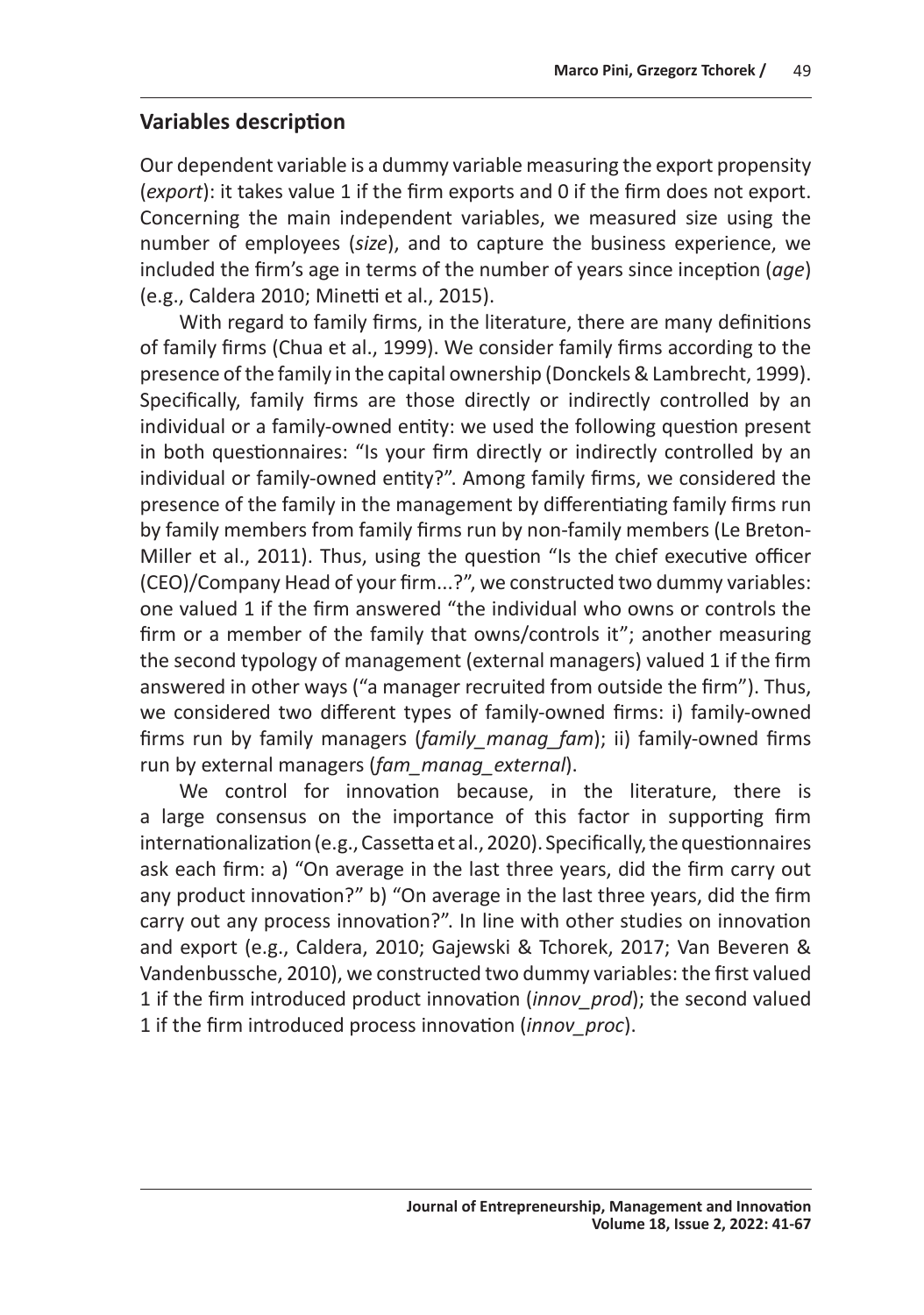| <b>Variables</b>           | <b>Description</b>                                                                                                   |
|----------------------------|----------------------------------------------------------------------------------------------------------------------|
| Dependent variable         |                                                                                                                      |
| export                     | Dummy variable: 1 if the firm exports                                                                                |
| Main Independent variables |                                                                                                                      |
| size                       | Continuous variable: number of employees                                                                             |
| age                        | Discrete variable: number of years since inception                                                                   |
| fam_manag_fam              | Dummy variable: 1 if the firm is controlled by an individual<br>or family-owned entity and run by family members     |
| fam manag external         | Dummy variable: 1 if the firm is controlled by an individual<br>or family-owned entity and run by non-family members |
| Control variables          |                                                                                                                      |
| innov_prod                 | Dummy variable: 1 if the firm introduced product<br>innovation in the last three years                               |
| innov proc                 | Dummy variable: 1 if the firm introduced process innovation<br>in the last three years                               |
| reg_lessdevelop            | Dummy variable: 1 if the firm is located in a less developed<br>region                                               |
| sector HT                  | Dummy variable: 1 if the firm operates in a high/medium-<br>high technology intensive sector                         |
| banks                      | Dummy variable: 1 if the firm has multiple banks                                                                     |

#### **Table 1.** Variables description

We control for other factors that are likely to influence the export propensity. According to Dunning (1997), Robertson and Chetty (2000), the location advantage – e.g., knowledge-based assets, infrastructure and technology, and more in general, a benign domestic environment – shapes the firm's competitiveness. Robertson and Chetty (2000) suggested that firms generally perform better when they face a benign domestic environment. In Italy, there are wide differences between Centre-North and South in terms of endowment and quality of infrastructure and the economic development level (e.g., Di Berardino et al., 2017). Indeed, according to EUROSTAT regional indicators, the GDP per capita of Southern Italy is lower by 50% than the Centre-North. For Poland, the structural and economic differences regard Western and Eastern Poland, in terms of infrastructure, business sector structure (e.g., importance of family-run businesses, intensity of competition), role and size of the economic base (for more details with reference also to export performance, e.g., Gajewski & Tchorek, 2017). In this case, always on the basis of GDP per capita (source: EUROSTAT), the value of Western Poland is higher by 30% than Eastern Poland. Moreover, in both countries, the disadvantages of less developed regions (Southern Italy and Eastern Poland)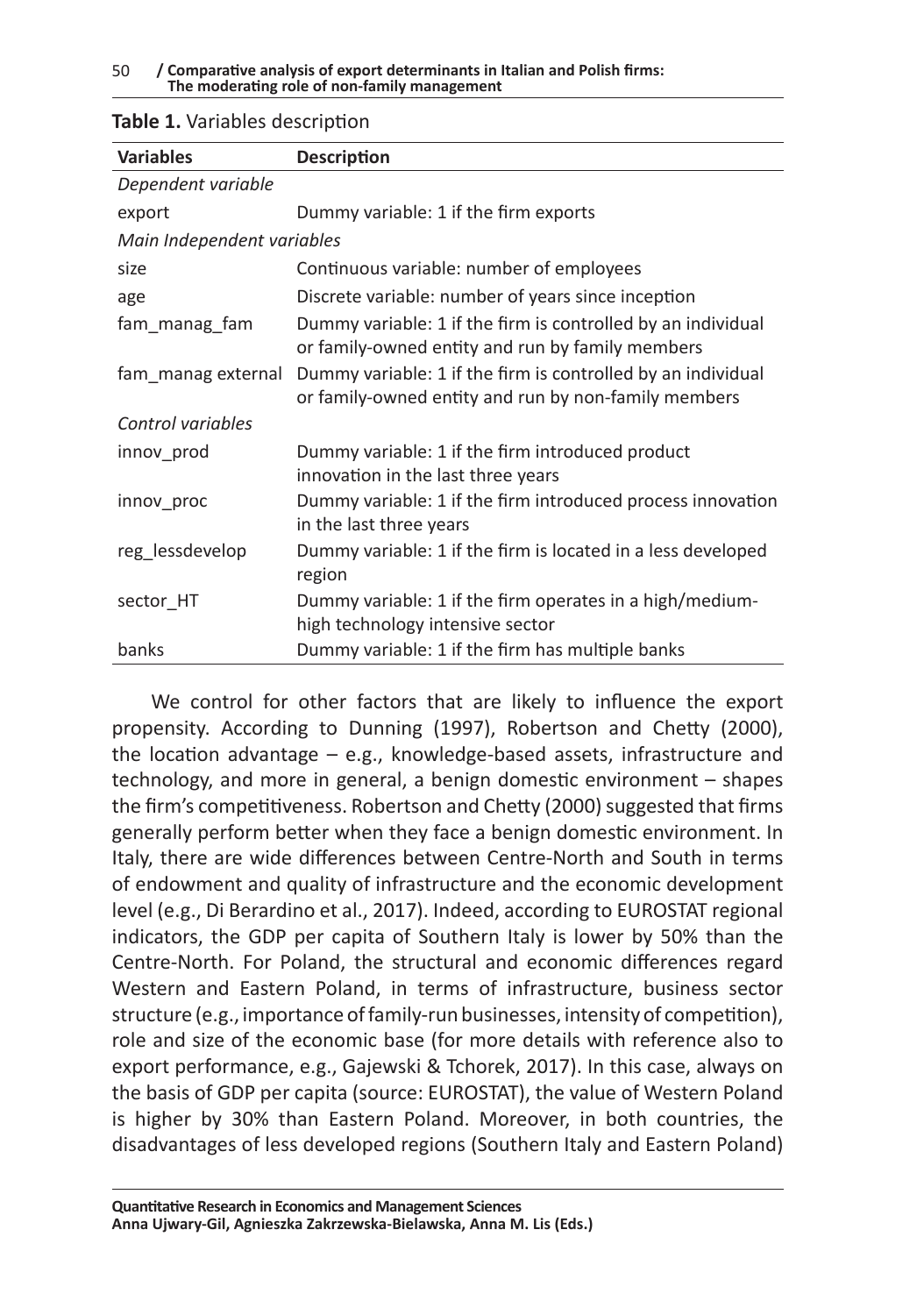The secondary controlation and the secondary controlation of the secondary controlation of the secondary of the secondary of the secondary of the secondary of the secondary of the secondary of the secondary of the secondar regard also are geograpmed position, since any are farmer only not to high terms of the first of the first of the main EU countries of Italian export) in the case of Southern Italy; Germany, the Czech Republic, and the Baltic Sea with<br>its ports in the sase of Eastern Peland. Thus, we sentrel for the geographical its ports in the case of Eastern Poland. Thus, we control for the geographical location, including a dummy variable equal to 1 if the firm is located in a less developed region (*reg\_less\_developed*): corresponding to the south in the case of banks (*banks*) and to the external finance using the south in the numbers of banks (*banks*) and to the external finance of banks (*b*anks case of Italy, and to the east in the case of Poland.<br>
<u>case of Italy, and to the east in the case of Poland</u>.

To account for the fact that technology-intensive sectors are more export-oriented according to several scholars (e.g., Zou & Stan, 1998), we export-oriented according to several scholars (e.g., Zou & Stan, 1998), we included a dummy variable *(high-tech)* taking value 1 if the firm belongs to included a dummy variable *(high-tech)* taking value 1 if the firm belongs to high/medium-high technology intensive sectors (we used the EUROSTAT many medium-ingh technology intensive sectors (we used the EONOSTAT<br>classification of manufacturing industries by technological intensity) (Sarra et classification of manufacturing industries by technological intensity) (Sarra et<br>al., 2019). Although many common questions on the bank–firm relationship issue were not answered, we control for external finance using as a proxy the issue were not answered, we control for external finance using as a proxy the hose were not answered, we control for external middle camp as a proxy the numbers of banks (*banks*) including a dummy variable equal to 1 if the firm handle of banks (Bartoli et al., 2014).<br>has multiple banks (Bartoli et al., 2014).

### **Econometric model** We investigate the determinants of exporting by comparing Italy and Poland. Our dependent conometric model<br>Les it is a binary value situation on la binary values 1 and 0, we use only values 1 and 0, we use only values

We investigate the determinants of exporting by comparing Italy and Poland.<br>Our dependent variable is the export propensity. As it is a binary variable Our dependent variable is the export propensity. As it is a binary variable taking only values 1 and 0, we used a binary response model, since it allows to overcome the two most important disadvantages of the linear probability<br>models: the fitted probabilities can be less than zero or greater than one: models: the fitted probabilities can be less than zero or greater than one; the partial effect of any independent variable is constant (Wooldridge, 2016, p. 525). To capture the binary effect of the dependent variable it is<br>possible to use the logit or probit models. Even though they are almost possible to use the logit or probit models. Even though they are almost interchangeable, the probit implies a normal distribution of errors, while the logit gives a standard logistic distribution of errors; however, in econometrics,<br>probit models are more nonular because economists prefer the normality probit models are more popular because economists prefer the normality assumption for  $\mathcal E$  (Wooldridge, 2016, p. 527). We used the following probit specification: the partial effect of any modelshadility variable is constant (wooldings),<br>2016 in E2E). To conture the binary offect of the dependent variable it is  $\frac{1}{2}$  specification:

$$
Prob(EXP = 1)i = \Phi(\beta_o + \beta_1 SA_1 + \beta_2 F_1 + \beta_3 C_1 + \varepsilon_i)
$$

a vector of variables capturing firms' characteristics related to size and age; *F* is a vector of variables capturing the different type of management<br>of family-owned firms (run by family members: *fam\_manag\_fam*; run by external members: fam\_manag\_external); C is a vector of control variables concerning innovation (innov\_prod, innov\_proc), geographical location (reg\_ where *EXP* represents the probability that the firm *i* exports. SA is age; F is a vector of variables capturing the different type of management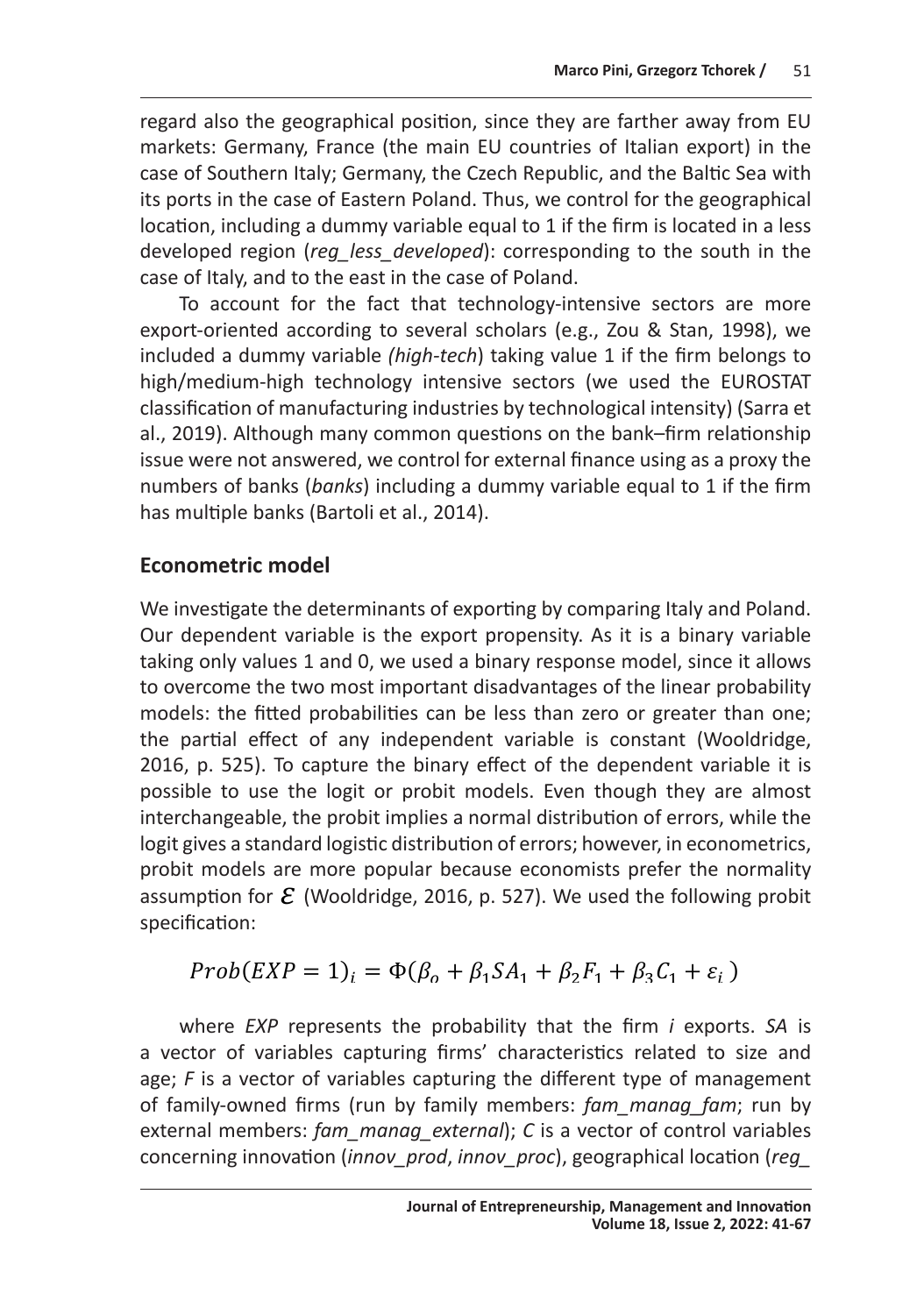*less\_developed*), economic sector (*sector\_HT*), banks relationship *(banks*) (for more details, see Table 1). All variables are binary except for age and size. Φ is a standard normal cumulative distribution function, taking only values strictly between zero and one for all values of the parameters and the independent variables. Thus, this ensures that the estimated response probabilities are between zero and one 0<Φ(z)<1. Finally, is the normally distributed random error with zero mean and constant variance  $N(0, \sigma^2)$  that captures any other unknown factors.

To quantify the effects on the probability success P(Y<sub>i</sub>=1), we calculated the marginal effects: they indicate "the effect on the conditional mean of *Y* of a change in one regressor, that is to say  $x_j''$  (Cameron & Trivedi, 2010, p. 343). Specifically, for binary independent variables, marginal effects show how P(*Y*=1) changes as the independent variable changes from 0 to 1, after controlling for the other variables in the model. For the continuous independent variable, marginal effects show how P(*Y*=1) changes as the independent variable changes by 1 unit (Cameron & Trivedi, 2010; Williams, 2012). We used average marginal effects at the means (MEMs). Stata version 15 was used for all the estimates.

# **Summary statistics**

Table 2 displays the summary statistics. Polish firms are more export oriented: the share of exporting firms is 87.0% compared with 56.4% of Italian firms. Italian firms are older than the Polish ones, showing an average age higher by 12 years (37 vs 25 years), and smaller since the average size is 36 employees versus 66 employees for Poland. In terms of family ownership, the Italian sample shows a higher share of family firms than in the Polish case (91.6% vs 61.2%). However, from the perspective of management, family firms in Poland are more open to external management: 12.2% of Polish family firms are run by non-family managers versus 9.4% in the Italian case. In the case of innovation, Polish firms are more innovative than the Italian ones, both in terms of product innovation (62.5% vs 25.6%) and process innovation (42.3% vs. 18.4%). In less developed regions of each country, almost 20% of firms are located in the Italian case, about 16% for Poland. The share of firms having multiple banks in Italy is higher than in Poland (87.3% vs 71.9%).

The collinearity problem does not emerge since correlation coefficients are all below the critical value of 0.7 (Tabachnick & Fidell, 1996) and the values of Variance Inflation Factor (VIF) are below the critical threshold of 10 (Yoo et al., 2014). Tables of the correlation matrix are available upon request.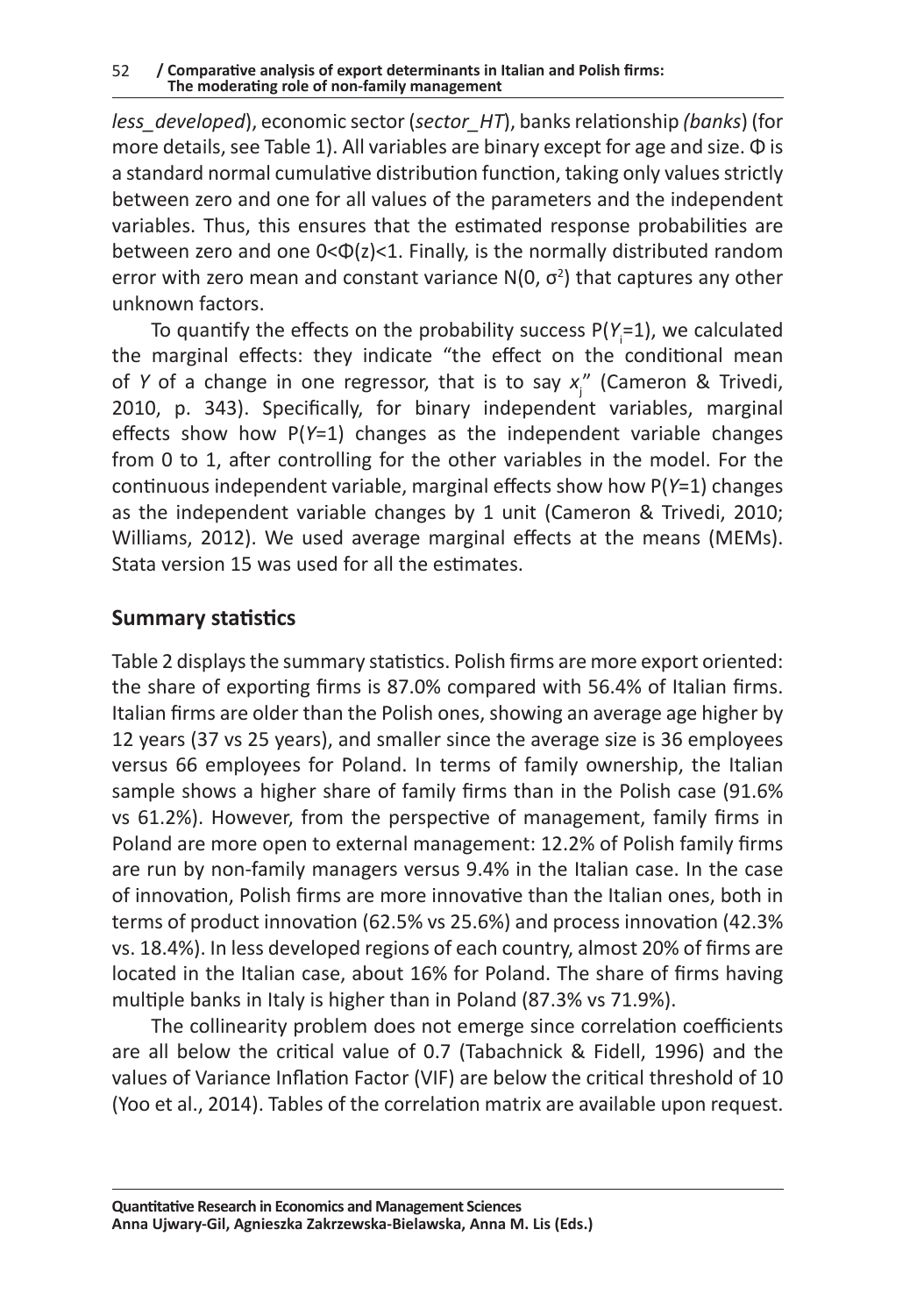|                                   | Italy |        |                |              | Poland |        |             |              |
|-----------------------------------|-------|--------|----------------|--------------|--------|--------|-------------|--------------|
|                                   | Obs   | Mean   | Min            | <b>Max</b>   | Obs    | Mean   | Min         | <b>Max</b>   |
| export                            | 1,146 | 0.564  | $\mathbf 0$    | 1            | 683    | 0.870  | 0           | $\mathbf{1}$ |
| size                              | 1,146 | 35.889 | 10             | 241          | 683    | 66.139 | 10          | 249          |
| age                               | 1,146 | 36.839 | $\overline{7}$ | 118          | 683    | 25.003 | 5           | 118          |
| fam manag fam $(a)$               | 1,146 | 0.830  | $\mathbf 0$    | 1            | 683    | 0.537  | $\mathbf 0$ | 1            |
| fam manag external <sup>(a)</sup> | 1,146 | 0.086  | $\mathbf 0$    | 1            | 683    | 0.075  | $\mathbf 0$ | 1            |
| innov prod                        | 1,146 | 0.256  | $\mathbf 0$    | 1            | 683    | 0.625  | $\mathbf 0$ | 1            |
| innov proc                        | 1,146 | 0.184  | $\mathbf 0$    | $\mathbf{1}$ | 683    | 0.423  | $\mathbf 0$ | 1            |
| reg lessdevelop                   | 1,146 | 0.191  | $\mathbf 0$    | 1            | 683    | 0.158  | $\mathbf 0$ | $\mathbf{1}$ |
| sector HT                         | 1,146 | 0.266  | $\mathbf 0$    | 1            | 683    | 0.199  | $\Omega$    | 1            |
| banks                             | 1,146 | 0.873  | $\mathbf{0}$   | $\mathbf{1}$ | 683    | 0.719  | $\mathbf 0$ | 1            |

#### **Table 2.** Summary statistics

Note: (a) The family-owned firms are 91.6% in Italy and 61.2% in Poland. Among family-owned firms, *fam\_manag\_fam* is 90.2% for Italy and 87.8% for Poland, and *fam\_manag\_external* is 12.2% for Poland and 9.4% for Italy.

#### **RESULTS**

#### **Main results**

Table 3 and Figure 2 report the results. Concerning size, which is the matter of the first hypothesis, in both countries, the larger the firm, the greater the likelihood of exporting, confirming the results obtained by, e.g., Caldera (2010), Bartoli et al. (2014), and Cassetta et al. (2020). More specifically, we find a higher significance of the marginal effect of *size* in the regression for Italy (p<0.01 vs p<0.05 for Poland), which could be as a result of the fact that the average size of the Polish firm is higher.

When it comes to verification of the second hypothesis, business experience proves to be a significant determinant of the export propensity only in the Italian case: the marginal effect of the firm's age (*age*) is significant (p<0.05) and positive, indicating that the older the firm, the greater the probability that the firm exports, in line with, e.g., Minetti et al. (2015) and Wagner (2015); while for Poland we do not find any significant effect.

Regarding corporate governance, for Poland we find a negative significant effect at 10% in the case of family firms run by family members (Column B), confirming the findings obtained by several scholars indicating that this factor can have a constraining effect on export performance (e.g., Kontinen & Ojala, 2010; Pukall & Calabrò, 2014). Based on that, the third hypothesis is confirmed.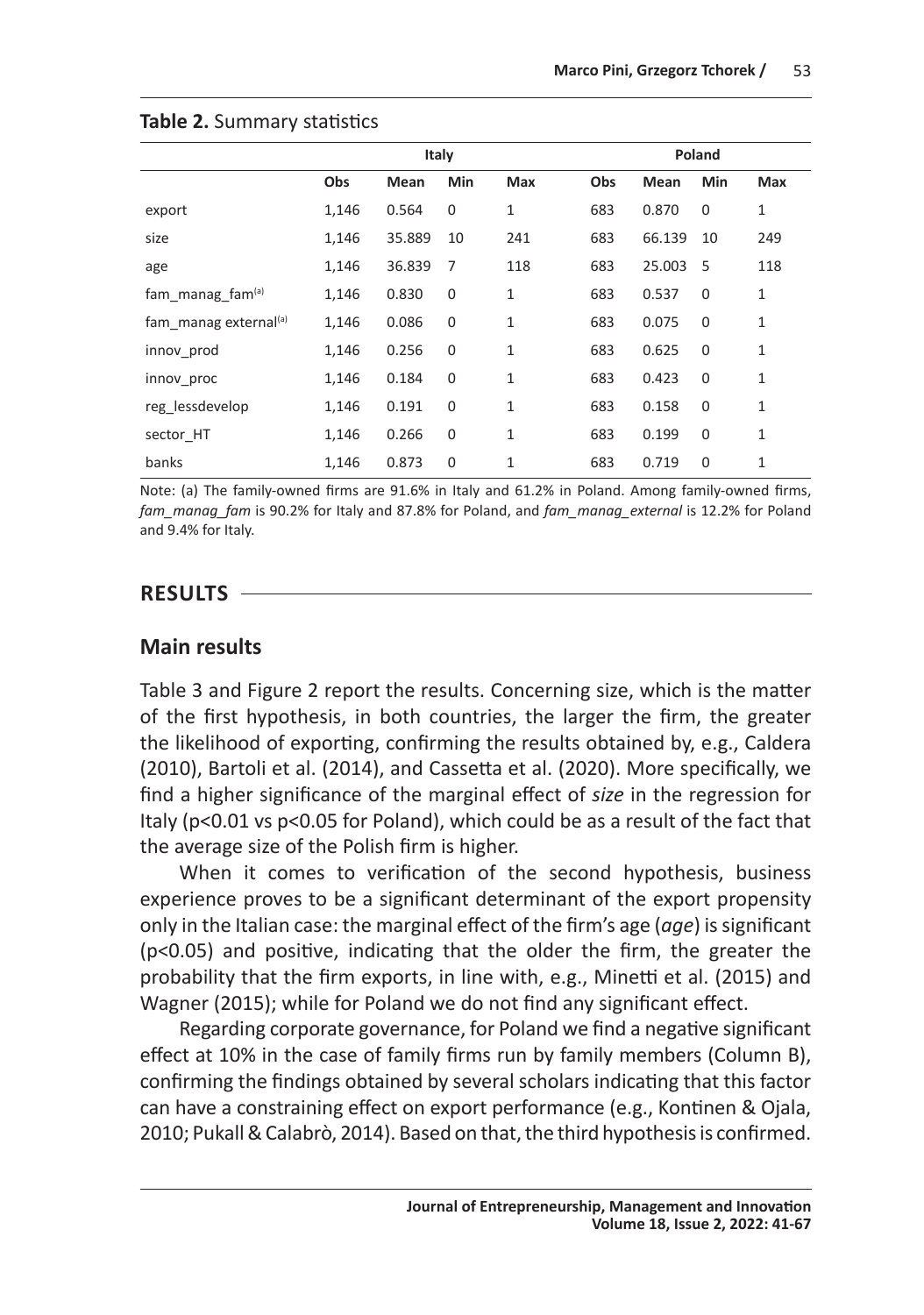While concerning non-family management, combined with the size of the company, which is the subject of the fourth hypothesis, we find a moderation effect of external management in increasing the likelihood of exporting in the case of smaller firms in Poland and in the case of younger firms in Italy. Indeed, in Poland, external management in family firms increases the probability of exporting by reducing the number of employees: namely, the smaller the firm, the greater the probability of exporting if the family firm is run by external managers (the marginal effect of *fam\_manag\_externalXsize* is negative and significant at 5%, Column D).



**Figure 2.** Results of the hypothesized conceptual model

|                             | <b>Baseline results</b> |                      | The moderating effect of<br>family management on size |                       | The moderating effect of<br>family management on age |                      | Pool DB               |
|-----------------------------|-------------------------|----------------------|-------------------------------------------------------|-----------------------|------------------------------------------------------|----------------------|-----------------------|
|                             | IT                      | <b>PL</b>            | IT                                                    | PL.                   | IT                                                   | <b>PL</b>            | IT-PL                 |
|                             | (A)                     | (B)                  | (C)                                                   | (D)                   | (E)                                                  | (F)                  | (G)                   |
| size                        | $0.003***$<br>(0.001)   | $0.001**$<br>(0.000) | $0.005***$<br>(0.001)                                 | 0.000<br>(0.000)      | $0.003***$<br>(0.001)                                | $0.001**$<br>(0.000) | $0.002***$<br>(0.000) |
| age                         | $0.003**$<br>(0.001)    | 0.001<br>(0.001)     | $0.003**$<br>(0.001)                                  | 0.001<br>(0.001)      | $0.008**$<br>(0.004)                                 | 0.001<br>(0.001)     | $0.002***$<br>(0.001) |
| fam manag<br>fam            | 0.038<br>(0.057)        | $-0.051*$<br>(0.026) | 0.120<br>(0.087)                                      | $-0.080**$<br>(0.037) | 0.237<br>(0.160)                                     | $-0.079$<br>(0.058)  | $-0.032$<br>(0.035)   |
| fam manag<br>external       | 0.075<br>(0.075)        | $-0.012$<br>(0.050)  | 0.079<br>(0.103)                                      | 0.084<br>(0.077)      | $0.488**$<br>(0.206)                                 | 0.103<br>(0.106)     | 0.005<br>(0.050)      |
| fam_manag_<br>famXsize      |                         |                      | $-0.002$<br>(0.002)                                   | 0.001<br>(0.001)      |                                                      |                      |                       |
| fam_manag_<br>externalXsize |                         |                      | 0.000<br>(0.000)                                      | $-0.001**$<br>(0.000) |                                                      |                      |                       |
| fam_manag_<br>famXage       |                         |                      |                                                       |                       | $-0.005$<br>(0.004)                                  | 0.001<br>(0.002)     |                       |
| fam_manag_<br>externalXage  |                         |                      |                                                       |                       | $-0.011**$<br>(0.005)                                | $-0.004$<br>(0.003)  |                       |
| innov prod                  | $0.244***$<br>(0.038)   | $0.060**$<br>(0.024) | $0.244***$<br>(0.038)                                 | $0.054**$<br>(0.024)  | $0.246***$<br>(0.038)                                | $0.057**$<br>(0.024) | $0.175***$<br>(0.025) |

| Table 3. Main results: total sample |  |
|-------------------------------------|--|
|-------------------------------------|--|

**Quantitative Research in Economics and Management Sciences Anna Ujwary-Gil, Agnieszka Zakrzewska-Bielawska, Anna M. Lis (Eds.)**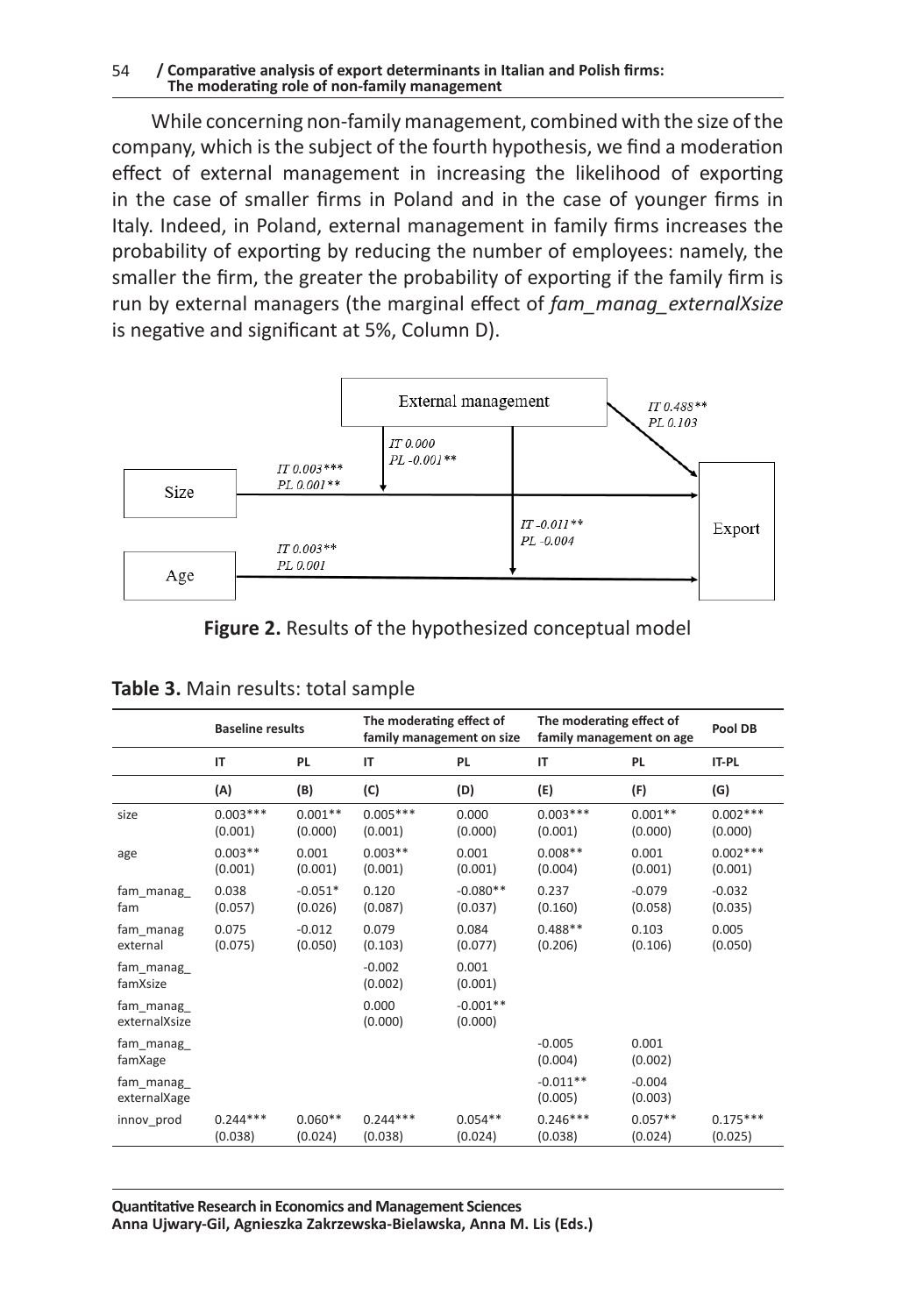|                     | <b>Baseline results</b> |                       | The moderating effect of<br>family management on size |                       | The moderating effect of<br>family management on age |                       | Pool DB                |
|---------------------|-------------------------|-----------------------|-------------------------------------------------------|-----------------------|------------------------------------------------------|-----------------------|------------------------|
| innov proc          | 0.029<br>(0.042)        | 0.019<br>(0.024)      | 0.028<br>(0.042)                                      | 0.022<br>(0.024)      | 0.026<br>(0.042)                                     | 0.017<br>(0.024)      | 0.032<br>(0.027)       |
| reg<br>lessdevelop  | $-0.135***$<br>(0.040)  | $-0.037$<br>(0.033)   | $-0.137***$<br>(0.040)                                | $-0.032$<br>(0.032)   | $-0.133***$<br>(0.040)                               | $-0.034$<br>(0.033)   | $-0.099***$<br>(0.029) |
| sector HT           | $0.113***$<br>(0.036)   | 0.044<br>(0.032)      | $0.112***$<br>(0.036)                                 | 0.038<br>(0.032)      | $0.115***$<br>(0.036)                                | 0.042<br>(0.032)      | $0.096***$<br>(0.027)  |
| banks               | $0.254***$<br>(0.049)   | $0.089***$<br>(0.026) | $0.258***$<br>(0.050)                                 | $0.084***$<br>(0.025) | $0.257***$<br>(0.050)                                | $0.089***$<br>(0.026) | $0.184***$<br>(0.030)  |
| Italy               |                         |                       |                                                       |                       |                                                      |                       | $-0.280***$<br>(0.032) |
| Obs.                | 1,146                   | 683                   | 1,146                                                 | 683                   | 1,146                                                | 683                   | 1,289                  |
| Wald chi-<br>square | 163.38***               | $41.35***$            | 170.96***                                             | 49.25***              | 168.14***                                            | $47.19***$            | 282.32 ***             |
| Pseudo $R^2$        | 0.132                   | 0.088                 | 0.134                                                 | 0.102                 | 0.135                                                | 0.094                 | 0.191                  |

Note: Dependent variable: exp = 1 if the firm exports, 0 = otherwise. Table displays marginal effects at the means (MEMs). Robust standard errors in parentheses. Wald test of the model specification is reported. \*\*\* *p* < 0.01, \*\* *p* < 0.05, \* *p* < 0.1.

When it comes to confirmation of the fifth hypothesis, in Italy, management openness to non-family members is even a more important determinant of exporting for family firms, since we find two significant results. The first, family firms run by external managers are more likely to export (p<0.05, Column E), in line with Minetti et al. (2015). Second, management openness increases the likelihood of exporting for younger firms: namely, the younger the firm, the greater the probability of exporting if the family firm is run by external managers (the marginal effect of *fam\_manag\_externalXage* is negative and significant at 5%, Column E).

Concerning the control variables, in both countries, the firms that carry out product innovation are more likely to export, in line with many scholars (e.g., Van Beveren & Vandenbussche, 2010; Caldera, 2010; Añón Higón & Driffield, 2011), while we do not find any significant effect for process innovation, confirming the findings by Becker and Egger (2013). In particular, the marginal effect of product innovation (*innov\_prod*) for Italy is statistically more significant (p<0.01 vs. p<0.05 for Poland) (Columns A-B).

Controlling for the location, our results suggest that operating in a less developed region significantly (p<0.05) decreases the likelihood of exporting in Italy, as also found by Minetti et al. (2015), whereas no effect emerges for Poland.

Regarding the role of banks, our results suggest that firms having multiple banks have a higher probability of exporting (p<0.01) in both countries, confirming the findings by Bartoli et al. (2014): the marginal effect of *banks* is positive and significant at 1% in all models.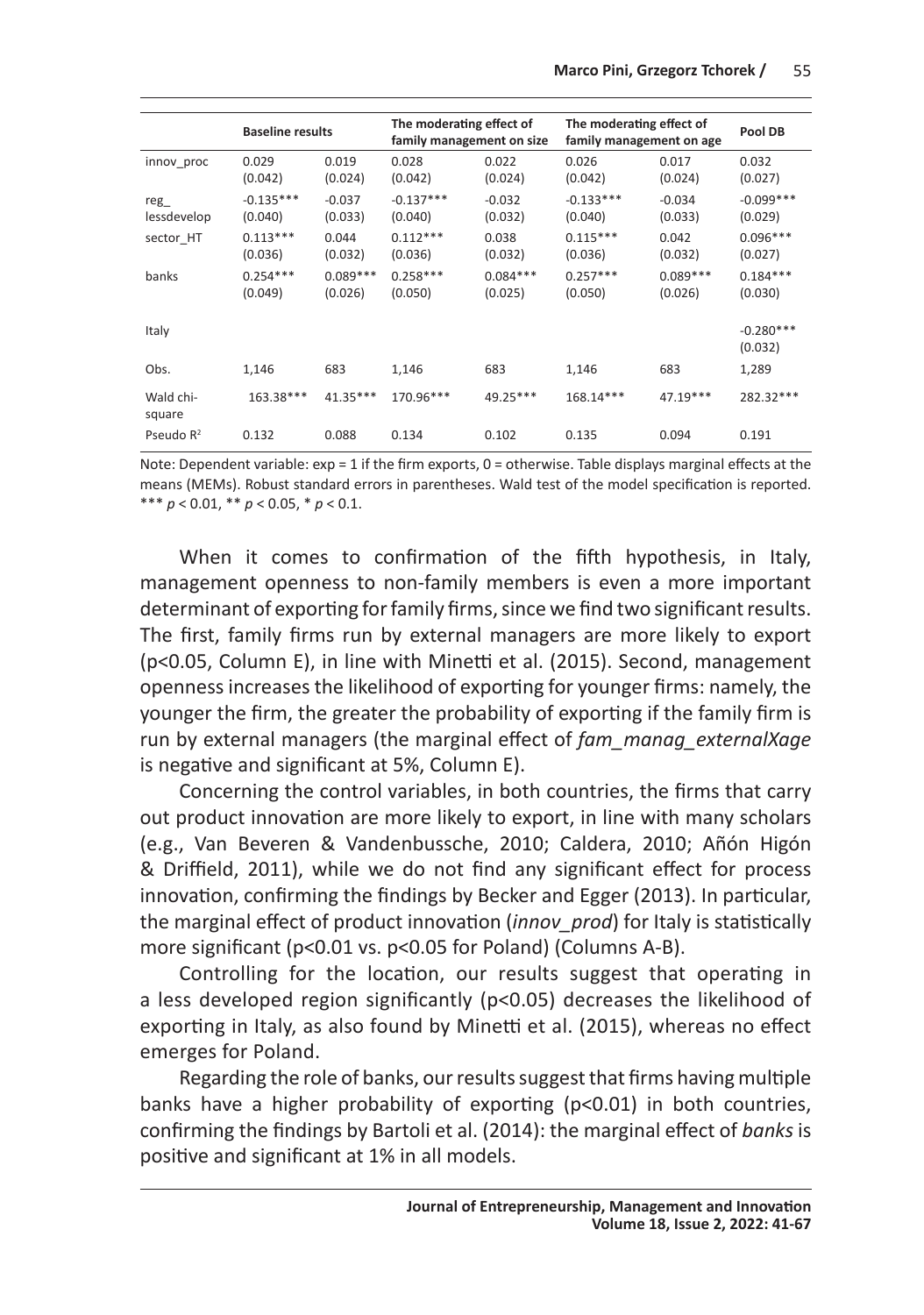Overall, the regression of the entire dataset reveals that Italian firms are less likely to export than Polish ones: the marginal effect of the dummy variable *Italy* is negative and highly significant (p<0.01) (Column G).

# **Robustness check**

Table 4 reports the robustness check analyses. We carried out estimations on the subsample of family-owned firms to test the robustness of the role played by external management in fostering openness to foreign markets.

|                            | <b>Baseline results</b> |                      | The moderating effect of<br>family management on size |                        | The moderating effect of<br>family management on age |                      | Pool DB               |
|----------------------------|-------------------------|----------------------|-------------------------------------------------------|------------------------|------------------------------------------------------|----------------------|-----------------------|
|                            | IT                      | PL                   | IT                                                    | PL.                    | IT                                                   | <b>PL</b>            | Pool<br><b>IT-PL</b>  |
|                            | (A)                     | (B)                  | (C)                                                   | (D)                    | (E)                                                  | (F)                  | (G)                   |
| size                       | $0.003***$<br>(0.001)   | $0.001**$<br>(0.000) | $0.003***$<br>(0.001)                                 | $0.001**$<br>(0.001)   | $0.003***$<br>(0.001)                                | $0.001**$<br>(0.000) | $0.002***$<br>(0.000) |
| age                        | $0.003**$<br>(0.001)    | 0.001<br>(0.001)     | $0.003**$<br>(0.001)                                  | 0.003<br>(0.001)       | $0.003**$<br>(0.001)                                 | 0.002<br>(0.002)     | $0.002***$<br>(0.001) |
| fam manag<br>external      | 0.039<br>(0.055)        | 0.036<br>(0.054)     | $-0.026$<br>(0.076)                                   | $0.167**$<br>(0.085)   | $0.255*$<br>(0.147)                                  | $0.200*$<br>(0.119)  | 0.005<br>(0.050)      |
| fam manag<br>externalXsize |                         |                      | 0.000<br>(0.000)                                      | $-0.001***$<br>(0.000) |                                                      |                      |                       |
| fam_manag_<br>externalXage |                         |                      |                                                       |                        | $-0.006*$<br>(0.003)                                 | $-0.006*$<br>(0.004) |                       |
| + controls                 |                         |                      |                                                       |                        |                                                      |                      |                       |
| Obs.                       | 1,050                   | 418                  | 1,050                                                 | 418                    | 1,050                                                | 418                  | 1,289                 |
| Wald chi-square            | 139.82***               | $26.94***$           | 144.94***                                             | 32.55***               | 142.09***                                            | $32.76***$           | 282.32***             |
| Pseudo $R^2$               | 0.120                   | 0.094                | 0.121                                                 | 0.116                  | 0.122                                                | 0.103                | 0.191                 |

**Table 4.** Robustness check: subsample family-owned firms

Dependent variable:  $exp = 1$  if the firm exports,  $0 =$  otherwise. Table displays marginal effects at the means (MEMs). Robust standard errors in parentheses. Wald test of the model specification is reported. \*\*\* *p* < 0.01, \*\* *p* < 0.05, \* *p* < 0.1.

The results confirm the following issues: i) the positive effect of external management (*fam\_manag external*) in increasing the likelihood of exporting both for Italian firms (column E, marginal effect: 0.255 p<0.10) and Polish ones (column D, marginal effects: 0.167 p<0.05; columns E, marginal effect: 0.200 p<0.10); ii) the moderator role of external management for smaller firms in Poland (the coefficient of *fam\_manag\_externalXsize* is negative and significant at 1%, column D) and for younger firms in Italy (the coefficient of *fam\_manag\_externalXage* is negative and significant at 10%, column E) – in respect of results on the total sample, we also found this effect for the Poland case (column E); iii) the positive and significant effect of size for both countries and of age only for Italy.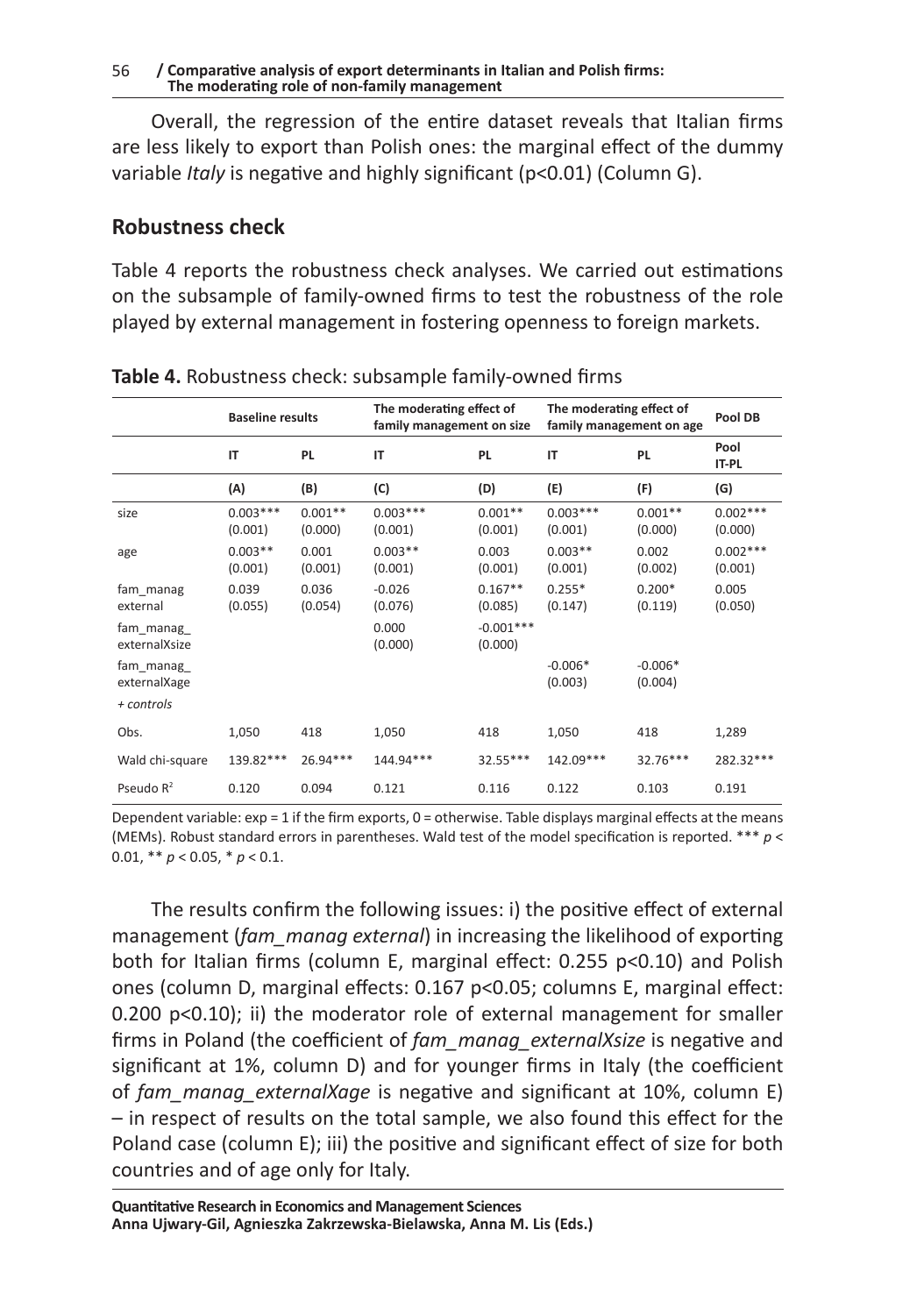### **DISCUSSION**

The results show that in both countries size is a critical factor affecting the export propensity, confirming Hypothesis 1 (*H1. The larger firms are more likely to export*). Nevertheless, the higher significance level for Italy (p<0.01 vs. p<0.05 for Poland) may depend on the fact that the average size of Italian firms is much lower (35 vs. 66 employees for Poland), leading to a greater importance of size in the probability of exporting: namely, since size is a critical determinant of exporting, the lower dimension of Italian firms emphasizes the importance of this factor in this country.

However, Hypothesis 2 (*H2: The older firms are more likely to export*) is valid only in the Italian case and not for the Polish one: this supports the idea that working in an internationally more open environment like that of Poland –shows a higher integration in global value chains (GVC) (OECD, 2017) and export propensity than Italy (export-to-GDP 44% vs. 26%) – may also help younger firms to overcome the barriers to internationalization (empirical studies for Poland demonstrated that working in GVC increases a firm's competitiveness, e.g., Ratajczak-Mrozek, 2012). For Poland, an important factor can also be the fact of joining the EU in 2004 with the increasing population of young companies that are export oriented.

Results on corporate governance underline that non-family management positively affects the probability of exporting in both countries, confirming Hypothesis 3 (*H3: Family-owned firms run by external managers are more likely to export*): this supports the idea that external managers can foster the firm's international openness providing more skills in global competition (e.g., Pukall & Calabrò, 2014; Banalieva & Eddleston, 2011).

Related to this, the results confirm Hypothesis 4 (*H4. External management positively moderates the relationship between the family-owned firm's smaller size and the likelihood of exporting*) for Poland and Hypothesis 5 (*H5. External management positively moderates the relationship between the family-owned firm's younger age and the likelihood of exporting*) for Italy. The latter suggests that in Italy, young family firms may lack several elements – e.g., skills and experience – for starting to export, and external managers become determinant in filling these voids. Furthermore, the low spread in Italy of exporting firms may not help young family firms to benefit from external spillovers (skills, knowledge, etc.) often generated by the presence of exporters in the surrounding environment.

Finally, concerning control variables, the higher impact (higher marginal effect with a higher level of significance) of product innovation in Italy on the export propensity could be explained by the fact that the Italian export is strictly related to the originality of the final goods produced – from which the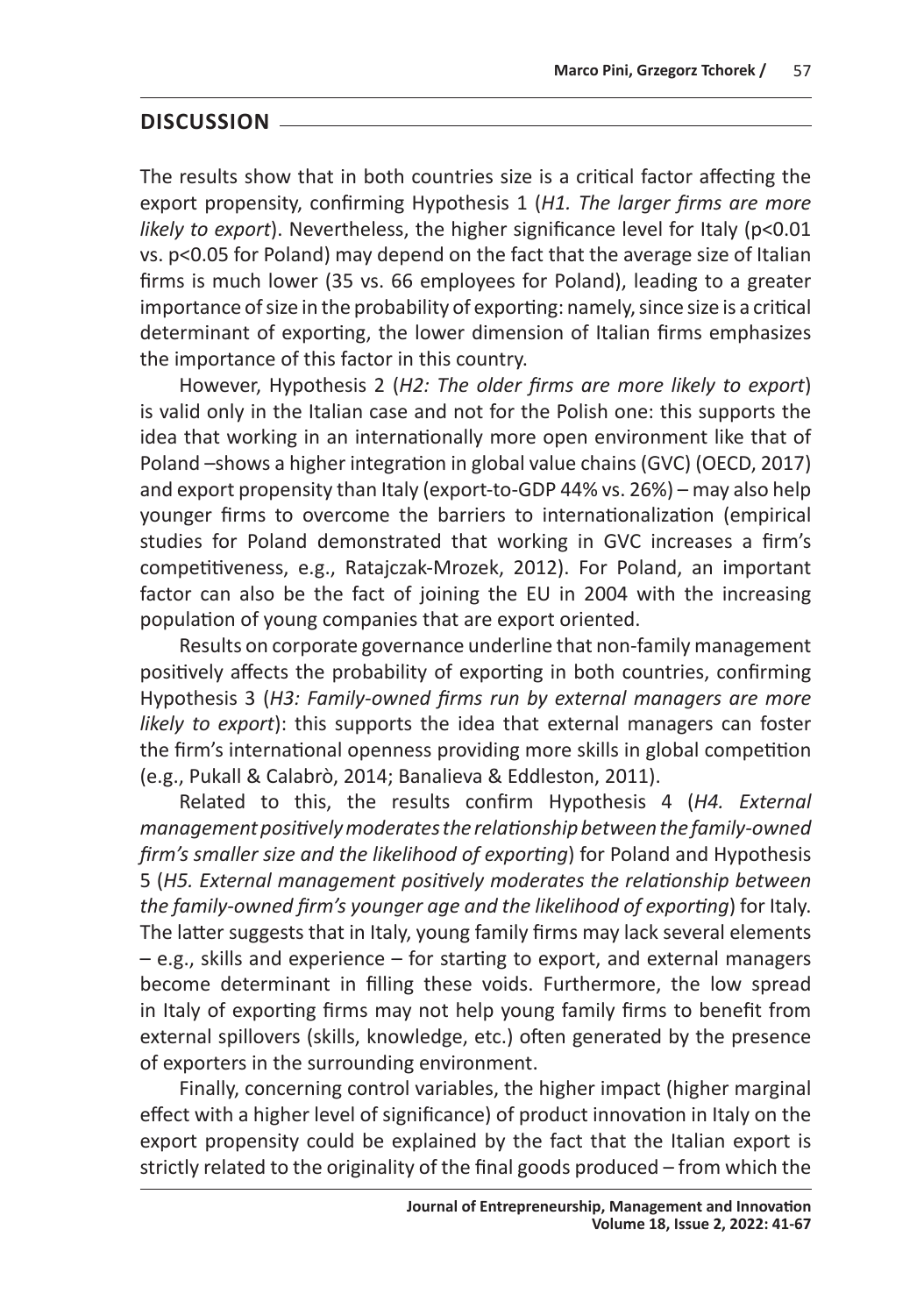term "Made in Italy" comes – which requires constant and intense product innovation. While, the evidence that the location in the less developed region negatively influences the probability to export only for Italy, could also be explained by the fact that in Italy the gap between the less developed region and the more advanced one, is higher than in Poland; in the case of Poland, its poorer regions also strongly benefit from structural funds that increase companies' competitiveness and internationalization.

# **CONCLUSION**

This paper analyzed the determinants of exporting, focusing on age and size, and studied if external management (non-family members) matters in playing a moderating role in increasing the likelihood of exporting for the firms often less prone to sell abroad (the smaller firms and the younger ones). By comparing Italian and Polish manufacturing SMEs, this addresses a recently pointed out gap in the literature regarding a lack of cross-sectional analysis that includes other European countries besides the main more advanced ones (Hennart et al., 2019).

We found that size increases the probability of exporting in both countries, with a higher significance in Italy than in Poland. Older firms are more likely to export in Italy, while in Poland the firm's age is not a determinant of exporting. Concerning family firms and management, external (non-family) management increases the likelihood of exporting for younger family firms in Italy and for smaller family firms in Poland. These results are robust when also considering (instead of the whole sample) the subsample of familyowned firms.

Furthermore, the results show that: i) product innovation is a driver of exporting in both countries, with a higher effect in Italy than in Poland; ii) geographical location (being located in less or more developed regions) affects the probability of exporting in Italy but not in Poland.

These findings involve several policy implications. The first message that we can put forward for policy makers concerns the need to favor management openness to external managers for family-owned firms, which can lead to an important change of mentality in terms of the firm's competitiveness. While Italian and Polish companies differ in some aspects, they also have many important features in common. Both societies are Catholics with a very privileged role of the family. Despite the fact that one country is developed and the second is developing, they might face similar problems in the area of family management issues.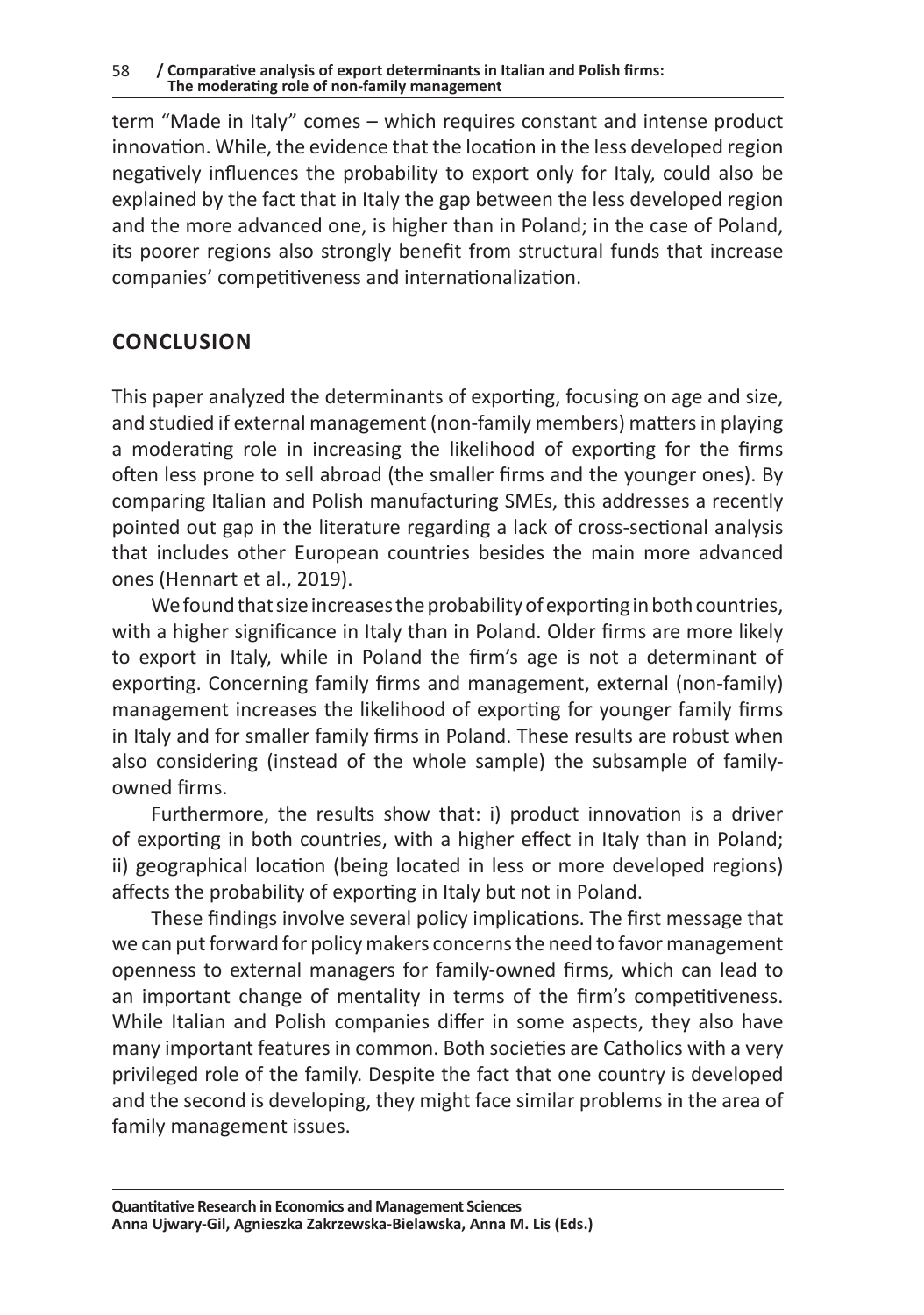Since size is a strong determinant of export propensity, in particular in Italy, the second message that emerges is that small firms require greater support from the institutions in encouraging exporting behavior. This proves to be an important role of the trade promotion organizations that should focus specifically on smaller firms.

In Italy, Chambers of Commerce have a dedicated function (defined by law) to sustain firms' internationalization. For instance, the "*Progetto SEI*" (*"SEI Project* - *Support to Export of Italy"*) operated by Unioncamere (Italian Union of Chambers of Commerce) is aimed at increasing exporting firms (especially among those smaller) by focusing on the potential exporters, on one hand, and strengthening the presence of the sporadic exporters in foreign markets, on the other hand, through services of information, training, and assistance (e.g., check-up of firm's needs, best markets identification, strategy definition for entering the markets identified as targets, web mentoring, accompanied missions to export markets).

While in Poland, the Polish Agency for Enterprise Development (PARP) provides financial instruments to help SME internationalization (in particular in Eastern Poland) and help small and young companies gather capital and finance investments in management skills. Moreover, other important support is provided by the Polish Investments and Trade Agency (PAIH) through several projects and services aimed at favoring the foreign expansion of start-ups and SMEs with high potential.

Finally, the third message concerns the need to consider jointly the issues of innovation, internationalization and family management modes in the agenda of the firm's competitiveness. In this regard, policy innovation should also concentrate on product innovation and not only on process innovation; the latter is very important with a more incremental character increasing competitiveness but with a less direct effect on entering foreign markets.

While size is one of the most obvious and important determinants of export activity, the public support should be directed at stimulating company growth. Taking into account that a sequential internationalization mode is in force (companies start to operate on the local market and then go abroad), critical action should be provided to conduct favorable conditions for firms' operation. Allowing companies to grow and support their survival, assures a larger population of those ready to be a part of the self-selection race, increasing overall efficiency in export activity.

As the Doing Business 2020 measures reveals, obstacles to growth in both countries are related to institutional factors. The main drawbacks of the Polish economy are those related to starting business procedures, registering property, paying taxes, getting electricity, while in the case of Italy, the main problems are rooted in construction permits, getting credit, paying taxes,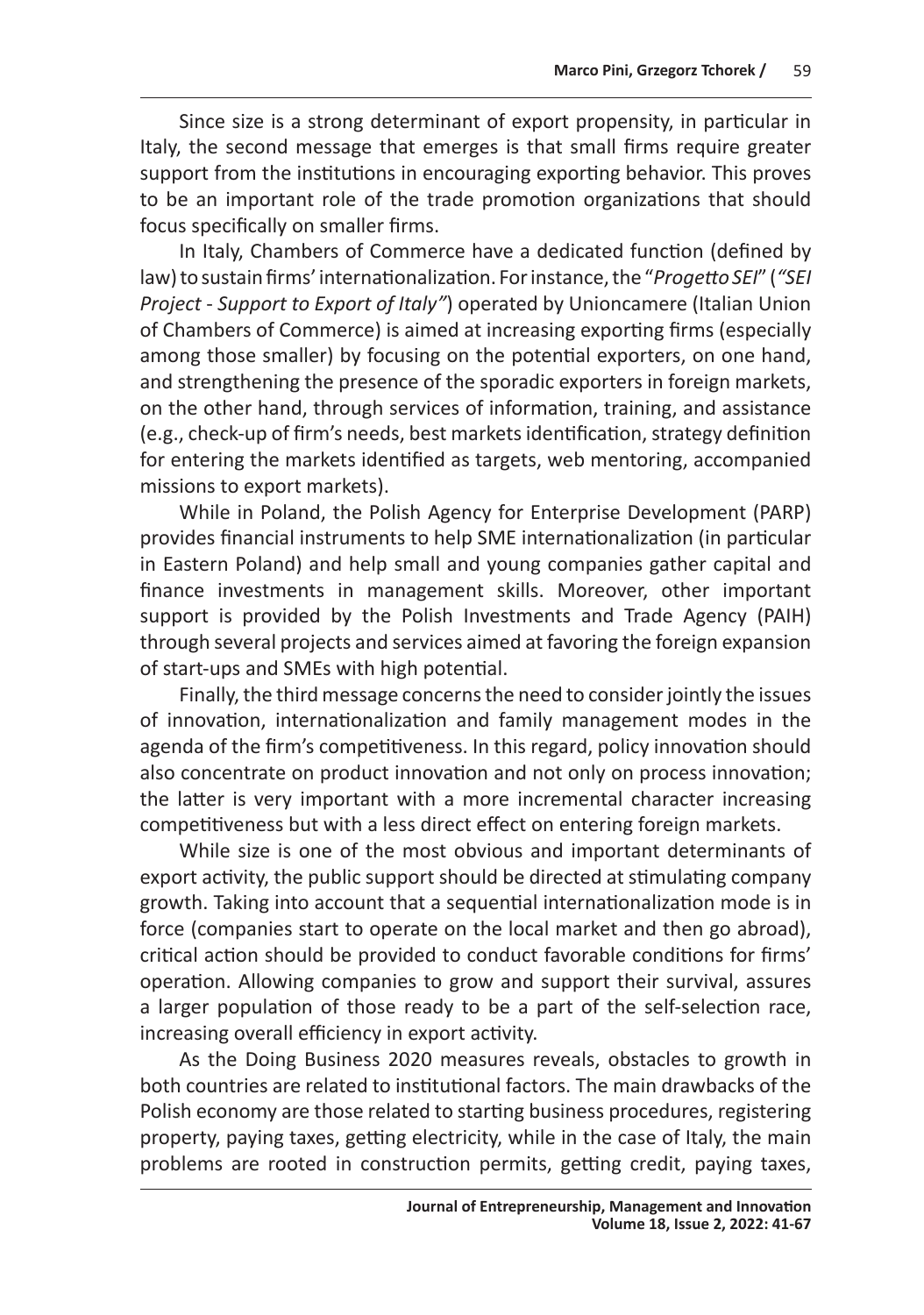and enforcing contracts. Removing obstacles to growth might demand an individual, sectoral and microeconomic approach, addressing the most current and profitable fields of critical changes in the particular country. In both cases, more organizational and ecosystem resilience is needed, based on local clusters and valleys creating conditions for competition, cooperation, and common market goals. It should be accompanied by more openness to the internationalization of management, R&D activity, and attraction for foreign companies, technologies, and solutions. An interesting field of study is cultural opening in the context of immigrants' inflow in both countries and their entrepreneurial activity.

While concentrating on high growth company segments, it can be a profitable strategy for companies' competitiveness to upgrade, grow and survive. Usually, it demands industrial policy that is able to identify and support industries with latent comparative advantages that can boost the country's economic development. It seems that in the post-Covid environment, the role of macroeconomic and industrial policy should be reconfigured towards challenges related to the new megatrends – e.g., green and competitive energy production, environmental protection and digitalization. In such new, structurally important sectors, the government can become a player not only in shaping the market on the regulatory and supply side, but also in increasing demand incentives and reducing the transaction costs of economic activity. At the early stage of market development, a pragmatic interference of the government in the market mechanism in line with market laws should be welcomed.

The main limitation of this study is related to comparing imperfectly aligned surveys. Future efforts should be based on overcoming this limitation. This exercise shows that there considerable scope for combining international research, not only in the current studies but mainly in future ones. This analysis represents only a first step towards future lines of research, as others could focus on several themes, such as global value chains (GVC) with regard to the issue of internationalization; women ownership and management concerning corporate governance; the Triple Helix concerning the moderator factors in improving firms' openness to export.

# **Acknowledgments**

We are extremely grateful to Valentina Meliciani for her inspiration and valuable comments to research agenda. We would like to thank Giovanni Ferri and Michał Brzozowski for their valuable suggestions. Marco Pini would also like to extend a special thanks to Tiziana Pompei and Alessandro Rinaldi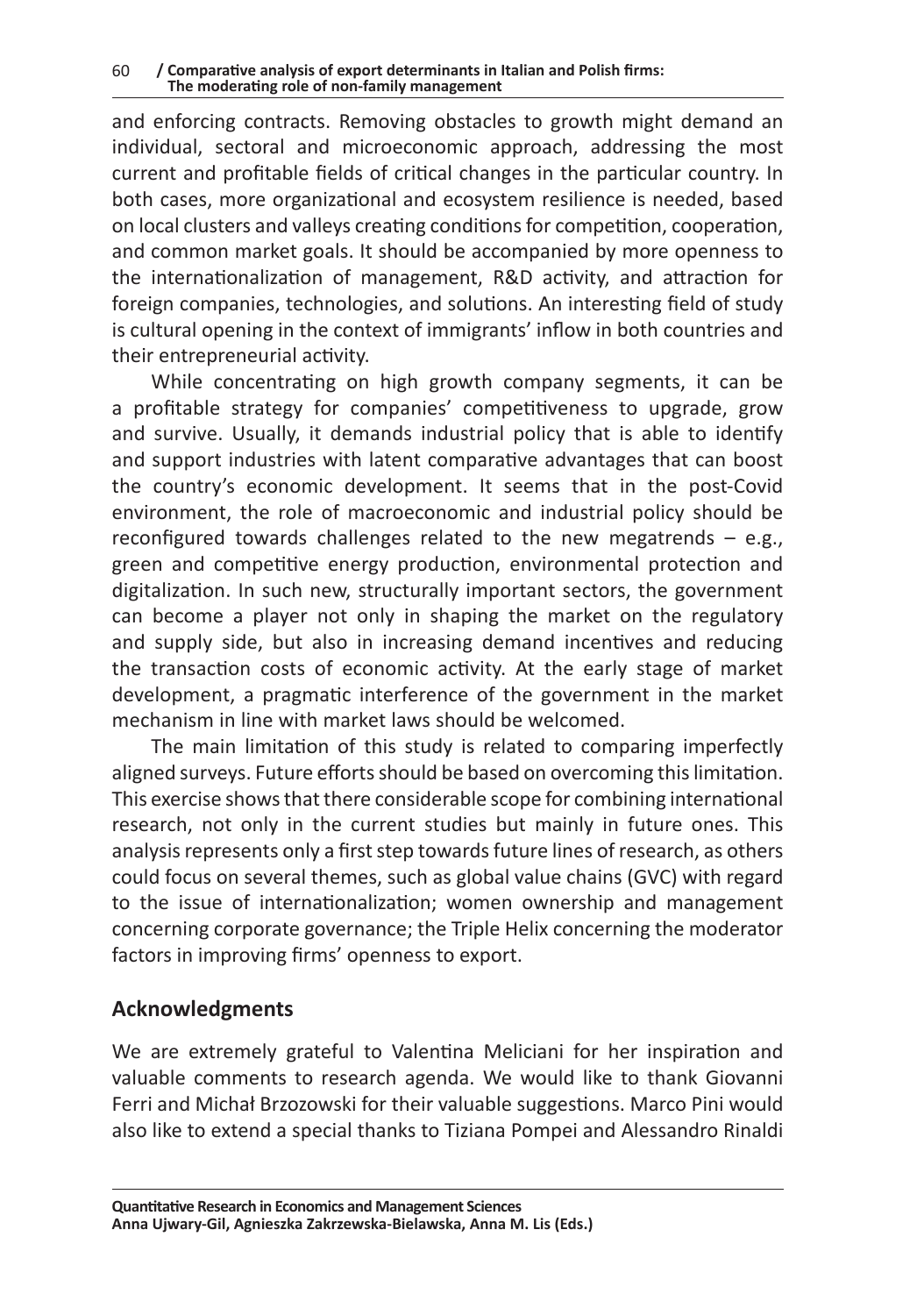for supporting his visiting period at the University of Warsaw, during which it was possible to prepare this article.

### **Disclosure**

The views expressed by the Authors do not necessarily reflect those of the institutions to which they belong.

# **References**

- Altomonte, C., & Aquilante, T. (2012). *The EU-EFIGE/Bruegel-unicredit dataset* (Bruegel working Paper No. 2012/13). Retrieved from https:// www.bruegel.org/2012/10/the-eu-efigebruegel-unicredit-dataset/
- Añón Higón, D., & Driffield, N. (2011). Exporting and innovation performance: Analysis of the annual Small Business Survey in the UK. *International Small Business Journal*, *29*(1), 4–24. https://doi. org/10.1177/0266242610369742
- Autio, E., Sapienza, H. J., & Almeida, J. G. (2000). Effects of age at entry, knowledge intensity, and imitability on international growth. *Academy of Management Journal*, *43*(5), 909–924. https://doi.org/10.5465/1556419
- Banalieva, E. R., & Eddleston, K. A. (2011). Home-region focus and performance of family firms: The role of family vs non-family leaders. *Journal of International Business Studies*, *42*(8), 1060–1072. https://doi. org/10.1057/jibs.2011.28
- Bartoli, F., Ferri, G., Murro, P., & Rotondi, Z. (2014). Bank support and export: Evidence from small Italian firms. *Small Business Economics*, *42*(2), 245– 264. https://doi.org/10.1007/s11187-013-9486-8
- Becker, S. O., & Egger, P. H. (2013). Endogenous product versus process innovation and a firm's propensity to export. *Empirical Economics*, *44*(1), 329–354. https://doi.org/10.1007/s00181-009-0322-6
- Binacci, M., Peruffo, E., Oriani, R., & Minichilli, A. (2016). Are all non-family managers (NFMs) equal? The impact of NFM characteristics and diversity on family firm performance. *Corporate Governance: An International Review*, *24*(6), 569–583. https://doi.org/10.1111/corg.12130
- Bonaccorsi, A. (1992). On the relationship between firm size and export intensity. *Journal of International Business Studies*, *23*(4), 605–635. https://doi.org/10.1057/palgrave.jibs.8490280
- Bratnicka-Myśliwiec, K., Wronka-Pośpiech, M., & Ingram, T. (2019). Does socioemotional wealth matier for competitive advantage? A case of Polish family businesses. *Journal of Entrepreneurship, Management and Innovation*, *15*(1), 123–146. https://doi.org/10.7341/20191515
- Caldera, A. (2010). Innovation and exporting: evidence from Spanish manufacturing firms. *Review of World Economics*, *146*(4), 657–689. https://doi.org/10.1007/s10290-010-0065-7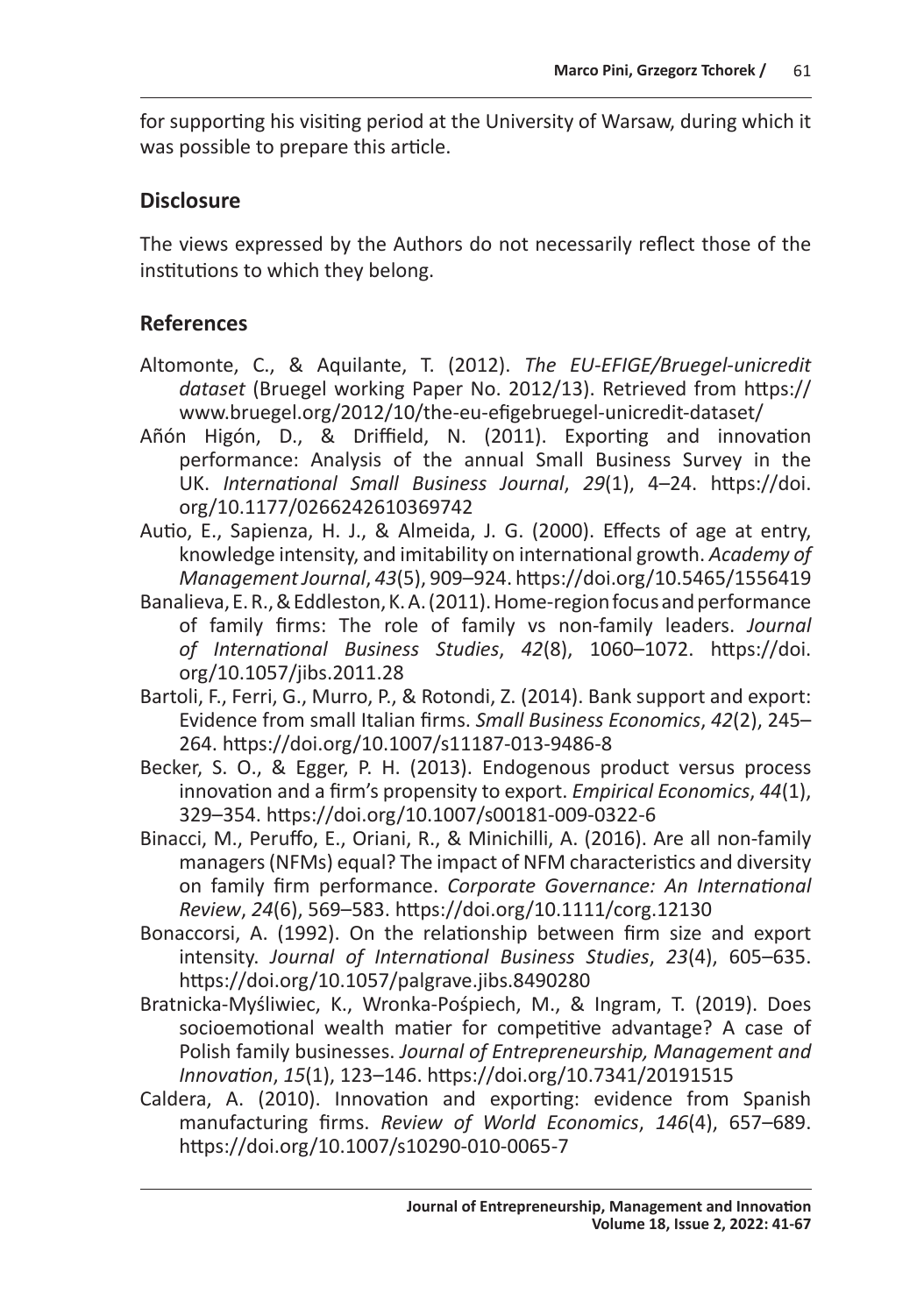- Cameron, A. C., & Trivedi, P. K. (2010). *Microeconometrics Using Stata*. College Station, TX, USA: Stata press.
- Carney, M. (2005). Corporate governance and competitive advantage in family–controlled firms. *Entrepreneurship Theory and Practice*, *29*(3), 249–265. https://doi.org/10.1111/j.1540-6520.2005.00081.x
- Casprini, E., Dabic, M., Kotlar, J., & Pucci, T. (2020). A bibliometric analysis of family firm internationalization research: Current themes, theoretical roots, and ways forward. *International Business Review*, *29*(5), 1–18 https://doi.org/10.1016/j.ibusrev.2020.101715
- Cassetta, E., Monarca, U., Dileo, I., Di Berardino, C., & Pini, M. (2020). The relationship between digital technologies and internationalisation. Evidence from Italian SMEs. *Industry and Innovation*, *27*(4), 311–339. https://doi.org/10.1080/13662716.2019.1696182
- Chaparro, X. A. F., Kozesinski, R., & Júnior, A. S. C. (2021). Absorptive capacity in startups: A systematic literature review. *Journal of Entrepreneurship, Management and Innovation*, *17*(1), 59–95. https:// doi.org/10.7341/20211712
- Chua, J. H., Chrisman, J. J., & Sharma, P. (1999). Defining the family business by behavior. *Entrepreneurship Theory and Practice*, *23*(4), 19–39. https:// doi.org/10.1177/104225879902300402
- Cucculelli, M., Dileo, I., & Pini, M. (2021). Filling the void of family leadership: institutional support to business model changes in the Italian Industry 4.0 experience. *The Journal of Technology Transfer*, Online publication. https://doi.org/10.1007/s10961-021-09847-4
- D'Angelo, A., Majocchi, A., & Buck, T. (2016). External managers, family ownership and the scope of SME internationalization. *Journal of World Business*, *51*(4), 534–547. https://doi.org/10.1016/j.jwb.2016.01.004
- Daszkiewicz, N., & Wach, K. (2014). Motives for going international and entry modes of family firms in Poland. *Journal of Intercultural Management*, *6*(2), 5–18, https://doi.org/10.2478/joim-2014-0008
- Di Berardino, C., Mauro, G., Quaglione, D., & Sarra, A. (2017). Structural change and the sustainability of regional convergence: Evidence from the Italian regions. *Environment and Planning. C: Government & Policy*, 35(2), 289–311. https://doi.org/10.1177/0263774X16655800
- Donckels, R., & Lambrecht, J. (1999). The re-emergence of family-based enterprises in East Central Europe: What can be learned from family business research in the Western world?. *Family Business Review*, *12*(2), 171–188. https://doi.org/10.1111/j.1741-6248.1999.00171.x
- Dunning, J. H. (1998). Location and the multinational enterprise: A neglected factor?. *Journal of International Business Studies*, *29*(1), 45–66. https:// doi.org/10.1057/palgrave.jibs.8490024
- European Commission. (2013). *Entrepreneurship 2020 Action Plan*. COM(2012) 795 final 9.1.2013. Brussels, Belgium: European Commission. Retrieved from https://eur-lex.europa.eu/LexUriServ/LexUriServ. do?uri=COM:2012:0795:FIN:en:PDF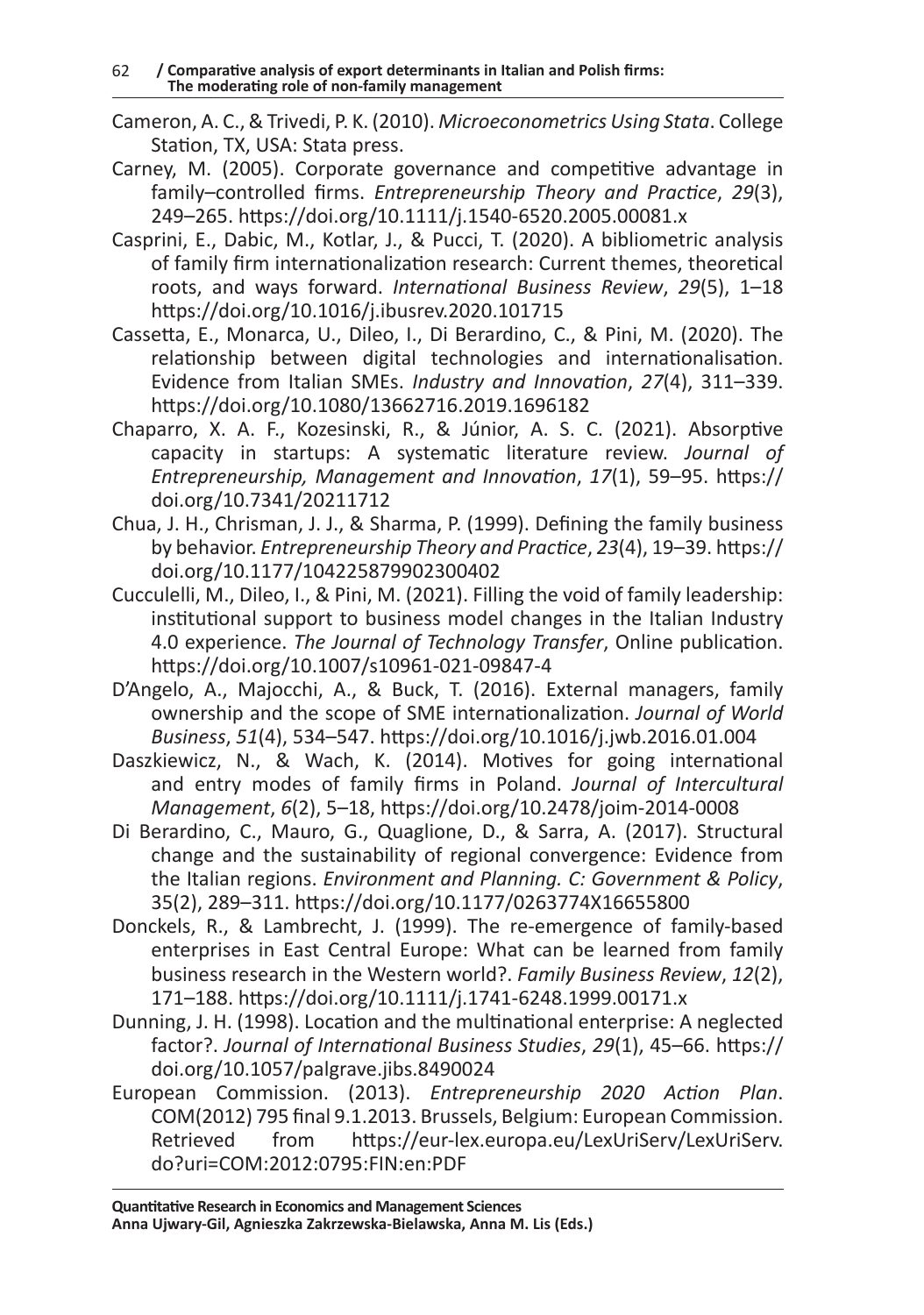- European Commission. (2010). *Internationalisation of European SMEs*. Brussels, Belgium: European Commission.
- Fernández, Z., & Nieto, M. (2014). Internationalization of family firms. In L. Melin, M. Nordqvist, & P. Sharma (Eds.), *The Sage Handbook of Family Business* (pp. 403-423). Los Angeles: Sage.
- Gajewski, P., & Tchorek, G. (2017). What drives export performance of firms in Eastern and Western Poland?. *European Planning Studies*, *25*(12), 2250–2271. https://doi.org/10.1080/09654313.2017.1355890
- Gomez-Mejia, L. R., Cruz, C., Berrone, P., & De Castro, J. (2011). The bind that ties: Socioemotional wealth preservation in family firms. *Academy of Management Annals*, *5*(1), 653–707. https://doi.org/10.5465/194165 20.2011.593320
- Hennart, J. F., Majocchi, A., & Forlani, E. (2019). The myth of the stay-athome family firm: How family-managed SMEs can overcome their internationalization limitations. *Journal of International Business Studies*, *50*(5), 758–782. https://doi.org/10.1057/s41267-017-0091-y
- Hillebrand, S., Teichert, T., & Steeger, J. (2020). Innovation in family firms: An agency and resource‐based lens on contingencies of generation and management diversity. *British Journal of Management*, *31*(4), 792–810. https://doi.org/10.1111/1467-8551.12375
- Hymer, S. H. (1976). *International Operations of National Firms*. Cambridge, MA: MIT Press.
- Kontinen, T., & Ojala, A. (2010). The internationalization of family businesses: A review of extant research. *Journal of Family Business Strategy*, *1*(2), 97–107. https://doi.org/10.1016/j.jfbs.2010.04.001
- Knight, G., & Cavusgil, S. T. 1996. The born global firm: Achallenge to traditional internationalization theory. In S. T. Cavusgil & T. Madsen (Eds.), *Advances in International Marketing* (Vol.8, pp. 11–26). Greenwich, CT: JAI Press.
- La Porta, R., Lopez-de-Silanes, F., & Shleifer, A. (1999). Corporate ownership around the world. *The Journal of Finance*, *54*(2), 471–517. https://doi. org/10.1111/0022-1082.00115
- Le Breton-Miller, I., Miller, D., & Lester, R. H. (2011). Stewardship or agency? A social embeddedness reconciliation of conduct and performance in public family businesses. *Organization Science*, *22*(3), 704–721. https:// doi.org/10.1287/orsc.1100.0541
- Lee, Y., Shin, J., & Park, Y. (2012). The changing pattern of SME's innovativeness through business model globalization. *Technological Forecasting and Social Change*, *79*(5), 832–842. https://doi.org/10.1016/j. techfore.2011.10.008
- Marinova, S., & Marinov, M. (2017). Inducing the internationalisation of family manufacturing firms from a transition context. *European Business Review*, *29*(2), 181–204. https://doi.org/10.1108/EBR-07-2016-0085
- Madsen, T. K., & Servais, P. (2017). The internationalization of born globals: An evolutionary process?. In P. J. Buckley (Ed.), *International Business* (pp. 421–443). London, England: Routledge.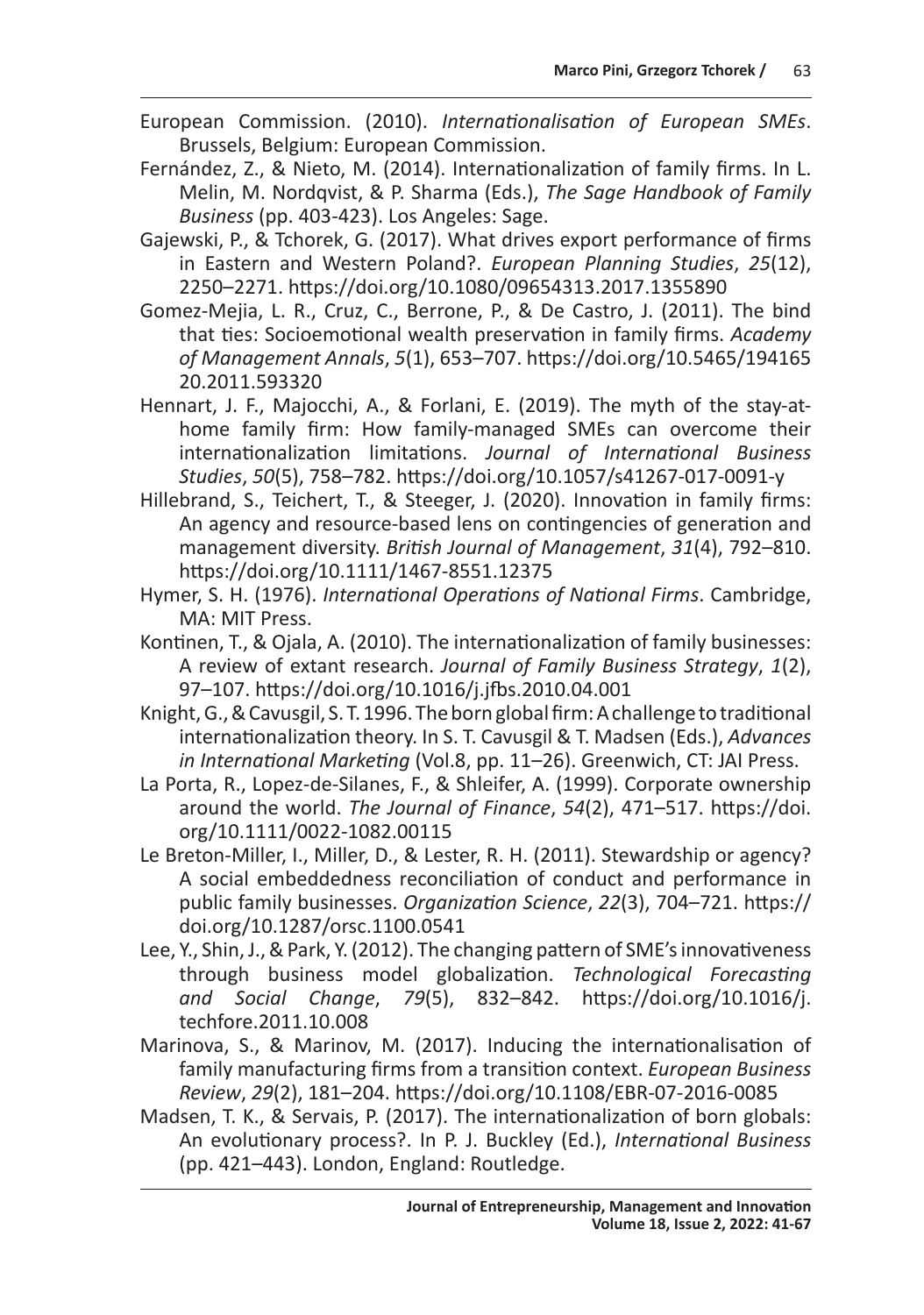- Meliciani, V., & Tchorek, G. (2018). Internationalization strategy, financial constraints and assets (in) tangibility. A study of euro area countries after the 2008 crisis. *The Journal of International Trade & Economic Development*, *28*(2), 161–188. https://doi.org/10.1080/09638199.2018 .1514065
- Melitz, M. J. (2003). The impact of trade on intra-industry reallocations and aggregate industry productivity. *Econometrica*, *71*(6), 1695-1725. https://doi.org/10.1111/1468-0262.00467
- Melitz, M. J., & Redding, S. J. (2014). Heterogeneous firms and trade. In G. Gopinath, E. Helpman, & K. Rogoff (Eds.), *Handbook of International Economics* (Vol. 4, pp. 1–54). Amsterdam, Netherlands: Elsevier.
- Miller, D., Le Breton-Miller, I., & Lester, R. H. (2010). Family ownership and acquisition behavior in publicly-traded companies. *Strategic Management Journal*, *31*(2), 201–223. https://doi.org/10.1002/smj.802
- Miller, D., & Le Breton-Miller, I. (2005). *Managing for the Long Run: Lessons in Competitive Advantage from Great Family Businesses*. Boston, MA: Harvard Business Press.
- Minetti, R., Murro, P., & Zhu, S. C. (2015). Family firms, corporate governance and export. *Economica*, *82*(s1), 1177–1216. https://doi.org/10.1111/ ecca.12156
- Nooteboom, B. (1993). Firm size effects on transaction costs. *Small Business Economics*, *5*(4), 283–295. https://doi.org/10.1007/BF01516249
- OECD (2017). *OECD skills outlook 2017: Skills and global value chains*. Paris, France: OECD Publishing. Retrieved from https://www. skillsforemployment.org/edmsp1/groups/skills/documents/skpcontent/ ddrf/mtg5/~edisp/wcmstest4\_189297.pdf
- Oviatt, B. M., & McDougall, P. P. (1994). Towards a theory of international new ventures. *Journal of International Business*, *25*(1), 45–64. https:// doi.org/10.1016/0883-9026(94)90017-5
- Patibandla, M. (1995). Firm size and export behaviour: An Indian case study. *The Journal of Development Studies*, *31*(6), 868–882. https://doi. org/10.1080/00220389508422394
- Pini, M. (2019). Family management and Industry 4.0: Different effects in different geographical areas? An analysis of the less developed regions in Italy. *Journal of Entrepreneurship, Management and Innovation*, *15*(3), 73–102. https://doi.org/10.7341/20191533
- Pukall, T. J., & Calabro, A. (2014). The internationalization of family firms: A critical review and integrative model. *Family Business Review*, *27*(2), 103–125. https://doi.org/10.1177/0894486513491423
- Ratajczak-Mrozek, M. (2012). Global business networks and cooperation within supply chain as a strategy for high-tech companies' growth. *Journal of Entrepreneurship, Management and Innovation*, *8*(1), 35–51.
- Rhee, J. H. (2002). An exploratory examination of propensity and performance in new venture internationalization. *New England Journal of Entrepreneurship*, *5*(1), 51–66.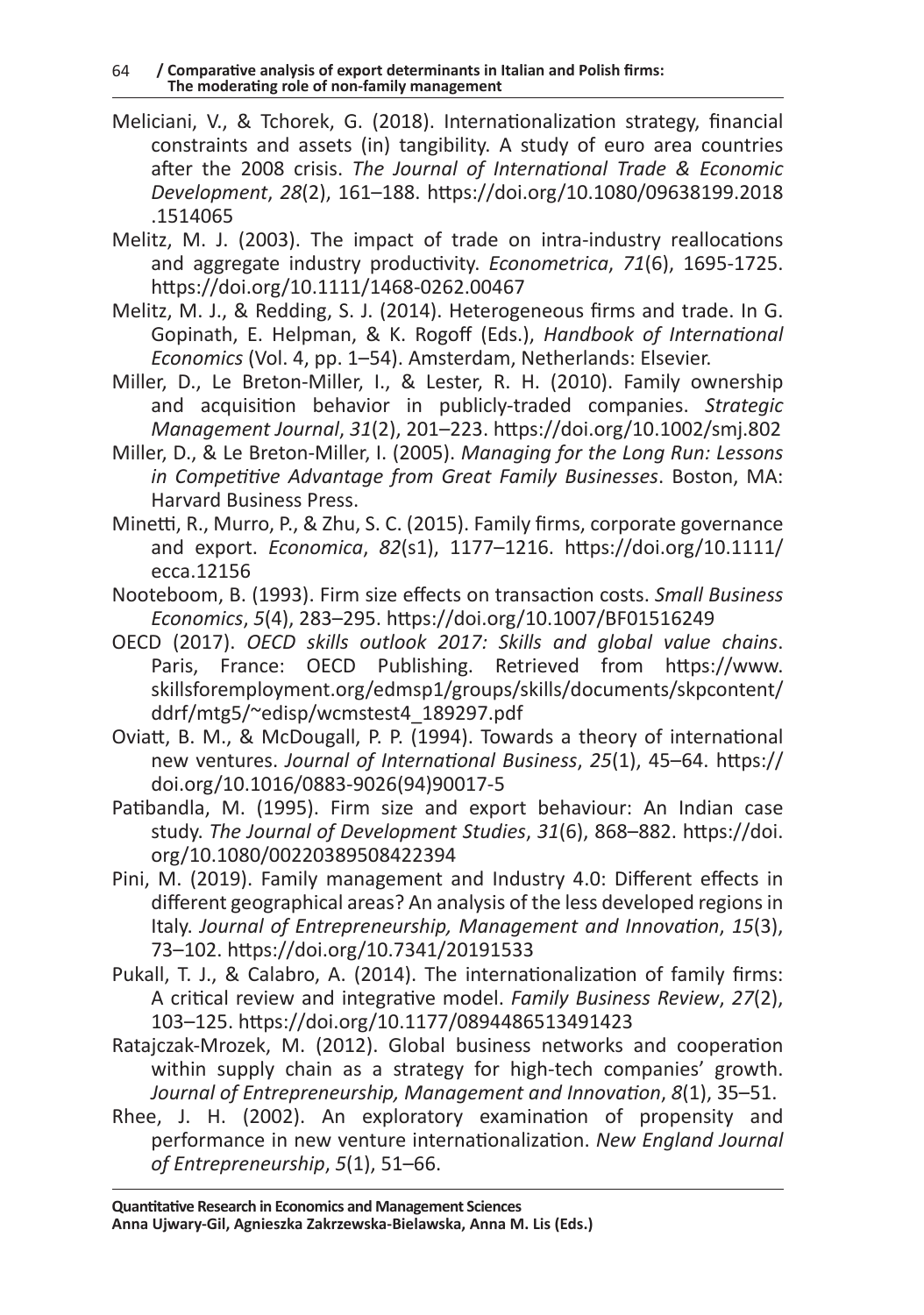- Rialp-Criado, A., Galván-Sánchez, I., & Suárez-Ortega, S. M. (2010). Aconfiguration-holistic approach to born-global firms' strategy formation process. *European Management Journal*, *28*(2), 108-123. https://doi. org/10.1016/j.emj.2009.05.001
- Robertson, C., & Chetty, S. K. (2000). A contingency-based approach to understanding export performance. *International Business Review*, *9*(2), 211–235. https://doi.org/10.1016/S0969-5931(99)00037-2
- Sarra, A., Di Berardino, C., & Quaglione, D., (2019). Deindustrialization and the technological intensity of manufacturing subsystems in the European Union. *Economia Politica*, *36*(1), 205–243. https://doi.org/10.1007/ s40888-018-0112-8
- Sciascia, S., Mazzola, P., Astrachan, J. H., & Pieper, T. M. (2012). The role of family ownership in international entrepreneurship: Exploring nonlinear effects. *Small Business Economics*, *38*(1), 15–31. https://doi.org/10.1007/ s11187-010-9264-9
- Sheard, N. (2014). Learning to export and the timing of entry to export markets. *Review of International Economics*, *22*(3), 536–560. https://doi. org/10.1111/roie.12132
- Stinchcombem, A. L. (1965). Social structure of organization. In J. M. March (Ed.), *Handbook of Organization* (pp 142–193). Chicago, IL: Rand McNally.
- Tabachnick, B. G., & Fidell, L. S. (1996). *Using Multivariate Statistics* (3rd ed.). New York, NY: Harper Collins.
- Van Beveren, I., & Vandenbussche, H. (2010). Product and process innovation and firms' decision to export. *Journal of Economic Policy Reform*, *13*(1),  $3 - 24$ .
- Verwaal, E., & Donkers, B. (2002). Firm size and export intensity: Solving an empirical puzzle. *Journal of International Business Studies*, *33*(3), 603– 613. https://doi.org/10.1057/palgrave.jibs.8491035
- Wagner, J. (2015). A note on firm age and the margins of exports: First evidence from Germany. *The International Trade Journal*, *29*(2), 93-102. https://doi.org/10.1080/08853908.2014.984796
- Wernerfelt, B. (1984). A resource-based view of the firm. *Strategic Management Journal*, *5*(2), 171–180. https://doi.org/10.1002/ smj.4250050207
- Williams, D. A. (2011). Impact of firm size and age on the export behaviour of small locally owned firms: Fresh insights. *Journal of International Entrepreneurship*, *9*(2), 152–174. https://doi.org/10.1007/s10843-011- 0073-2
- Williams, R. (2012). Using the margins command to estimate and interpret adjusted predictions and marginal effects. *The Stata Journal*, *12*(2), 308– 331. https://doi.org/10.1177/1536867X1201200209
- Wooldridge, J. M. (2016). *Introductory Econometrics* (6th ed.). Boston, MA: Cengage Learning.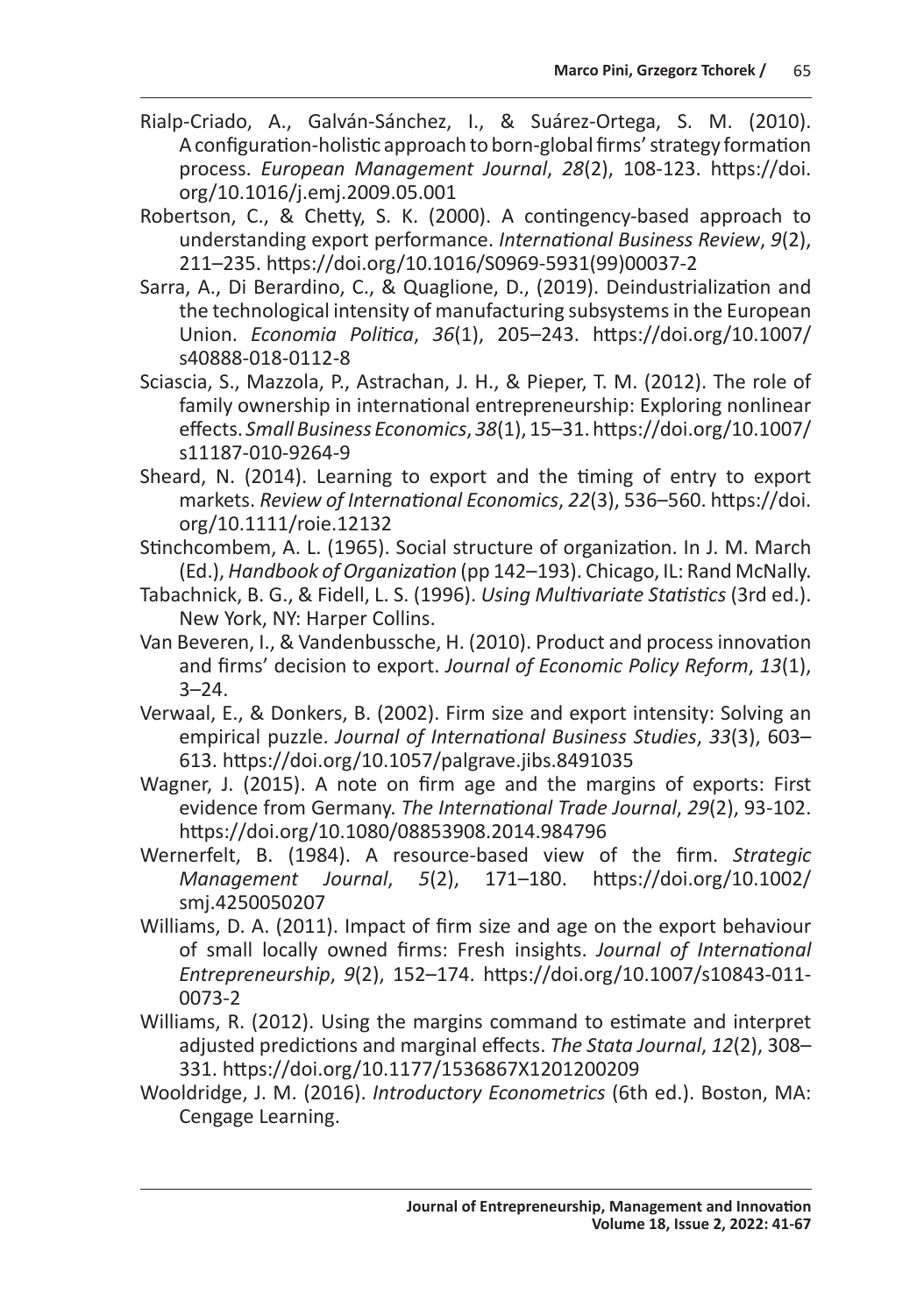- Yoo, W., Mayberry, R., Bae, S., Singh, K., He, Q. P., & Lillard Jr, J. W. (2014). Astudy of effects of multicollinearity in the multivariable analysis. *International Journal of Applied Science and Technology*, *4*(5), 9-19.
- Zou, S., & Stan, S. (1998). The determinants of export performance: Areview of the empirical literature between 1987 and 1997. *International Marketing Review*, *15*(5), 333–356. https://doi.org/10.1108/02651339810236290

### *Abstrakt*

*CEL: W artykule dokonano analizy determinant eksportu w ujęciu międzynarodowym porównując Włochy i Polskę. Analiza jest skoncentrowana na trzech celach: i) zbadaniu, czy wiek i wielkość firmy wpływają na prawdopodobieństwo eksportu; ii) czy istnieją różnice między zarządzaniem firm rodzinnych a nierodzinnych; iii) czy i w jaki sposób kierownictwo spoza rodziny pozytywnie moderuje związek między wiekiem a wielkością firmy w kontekście umiędzynarodowienia. METODYKA: Analiza mikroekonomiczna z wykorzystaniem regresji probitowych na zintegrowanej bazie dwóch badań przeprowadzonych we Włoszech i w Polsce na reprezentatywnych próbach MŚP (1100 dla Włoch i 680 dla Polski). Kontrolujemy kilka czynników, takich jak innowacyjność, położenie geograficzne, sektor gospodarczy i relacje z bankami. WYNIKI: W obu krajach większe firmy mają rosnące prawdopodobieństwo eksportu, z wyższym efektem we Włoszech niż w Polsce. Doświadczenie biznesowe okazuje się czynnikiem wpływającym na prawdopodobieństwo eksportu tylko we Włoszech (w sensie pozytywnym: starsze firmy częściej eksportują), a nie w Polsce. Zarządzanie poprzez osoby z zewnętrz (nierodzinne) jest siłą napędową umiędzynarodowienia firm rodzinnych, zwłaszcza młodszych firm we Włoszech i mniejszych firm w Polsce. IMPLIKACJE: i) rola ładu korporacyjnego może różnić się w poszczególnych krajach w kontekście konkurencyjności przedsiębiorstw; ii) sprzyjanie otwartości kierownictwa na menedżerów zewnętrznych w firmach rodzinnych; iii) małe firmy wymagają większego wsparcia w zachęcaniu do działań eksportowych; iv) zasadne jest wspólne rozważanie kwestii innowacji, internacjonalizacji i ładu korporacyjnego (zarządzanie rodzinne/nierodzinne) w programach wspierania konkurencyjności firm. ORYGINAL-NOŚĆ I WARTOŚĆ: Artykuł stanowi wkład do nurtu literatury dotyczącej determinant eksportu, badając jednocześnie cechy firm związane z wielkością i wiekiem oraz ładem korporacyjnym, które zwykle są rozpatrywane oddzielnie. Ponadto artykuł próbuje wypełnić lukę związaną z brakiem badań międzynarodowych skupiających się na krajach UE, innych niż te bardziej zaawansowane.*

*Słowa kluczowe: umiędzynarodowienie, firmy rodzinne, innowacje, MSP, determinanty eksportu, zarządzanie w firmach nierodzinnych*

# **Biographical notes**

**Marco Pini** is senior economist at Centro Studi delle Camere di Commercio Guglielmo Tagliacarne (the Research center of the Italian Union of Chambers of Commerce, Rome, Italy). He has been a Visiting Researcher at the Department of Management of Warsaw University (Poland), at the Department of Human